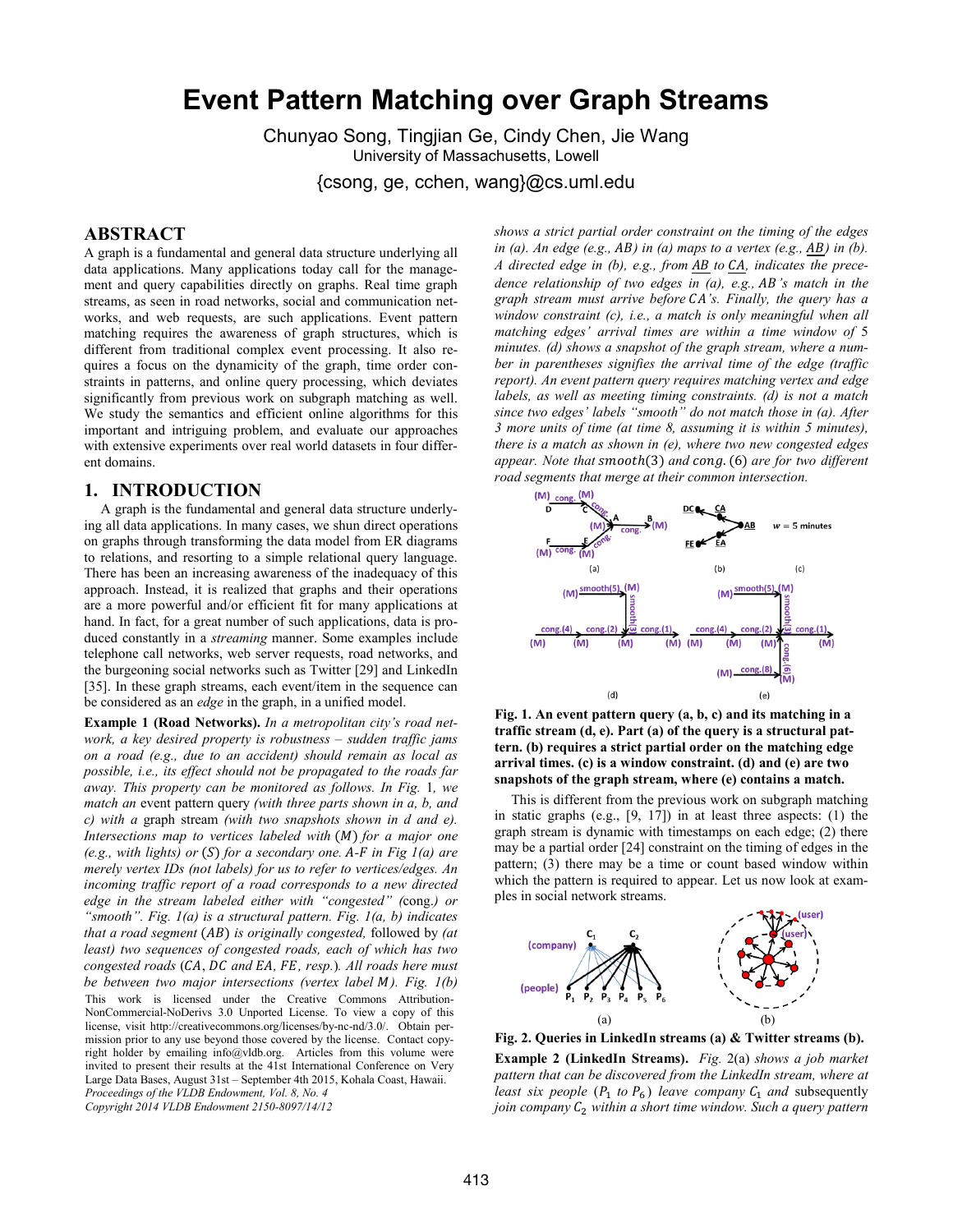*could be of great interest to industry analysts or headhunters. Here we have two different edge labels: leaving a company (thin lines in the figure) and joining a company (bold lines). Vertices with IDs*  $P_1$  *to*  $P_6$  *have labels* "people", while  $C_1$  *and*  $C_2$  *have cabels* "*company*". *Vertex/edge labels need to be matched. We omit the timing order graph (as in Fig. 1b), where a person's leaving*  $C_1$  *(thin edge)* must precede his joining  $C_2$  *(bold edge).* 

**Example 3 (Twitter Streams).** *Rumor propagation through Twitter has become a problem in many parts of the world* [22, 25]*. It would be useful to monitor, trace, and identify the influential people who are responsible for the widespread of rumors, but who may not be the originators. Fig.* 2(b) *shows a graph pattern that accomplishes this, where the central big red vertex is the most influential person with a fan-out at least*  $f_1$  (*e.g.,*  $f_1 = 8$ *); each of the*  $f_1$  *vertices on the inner circle has a fan-out at least*  $f_2$  (*e.g.,*  $f_2 = 4$ ), and so on. The fan-out indicates the number of people the *rumor is spread to. A rumor can be detected from the message being tweeted or retweeted, and labeled on the edges. Vertices in general may have two label types:* user *and* message*, and the query in Fig. 2(b) requires all matching nodes to be of type user. The partial timing order is that an edge must precede its "child" edges that continue the rumor spread (we omit the timing order graph and window constraint as in Fig. 1 b, c).*

While there has been previous work on subgraph matching (e.g., [28, 9]) and complex event processing in general data streams (e.g., [21, 2]), it is inadequate for modeling and solving the problems that we have just identified. Previous complex event processing work cannot handle query graph patterns, while previous subgraph matching work does not deal with window constraints, partial timing order, or efficient and incremental matching in real time. In addition to the window and timing constraints, we show in Section 2 that the matching semantics in the state-ofthe-art work is still insufficient for the graph stream applications.

## **1.1 Related Work**

There is previous work on subgraph pattern matching in *static* graphs. Much of it (e.g., [11, 28, 33, 12, 26, 31]) is based on subgraph isomorphism (SI). Lee et al. [15] compare five state-of-theart SI algorithms in detail. Due to the intractability of SI, approximate matching has been studied [1, 27, 14, 32, 4]. Unlike this work, we do not allow mismatches or edge-path matches. A recent approach to cope with the intractability of SI, which is the closest to ours, is via *simulation* [19, 13, 9, 8, 17]. Specifically, [9] extends simulation [13] to allow bounds on the number of hops in patterns, while [8] has regular expressions as edge constraints. Their matching algorithms are in cubic time. Besides efficiency, a primary reason for using simulation-based semantics is its flexibility in identifying more useful matches than SI – which is often too restrictive; we discuss this in more detail in Sec. 2.

Ma et al. [17] find that the simulation itself in [9, 8] often fails to capture the topology of query graphs, yielding false matches or too large a match relation. They rectify this problem by adding constraints *dual simulation* and *locality* [17]. Our query semantics is based on this; in addition, we observe that it is necessary to also impose the *degree-preserving* constraints (Sec. 2). Furthermore, we propose partial order time constraints and window constraints, as necessary for *event processing* over dynamic graph streams. A major departure of our work from subgraph matching is the focus on dynamic graph streams, which are fundamentally different from static graphs. Static graph matching is offline, where one knows the whole graph ahead, and can build index or extract neighborhood features. Graph streams require online matching where edges are revealed one by one. We do not know the whole graph at once, and must dynamically collect state information.

The concept of graph streams has been studied in previous work, mostly theoretically (e.g., [6, 18, 10]), with a focus on approximating various statistics and functions of graph streams. This line of work studies different problems than ours; none of it deals with subgraph or event pattern matching. In all this work, a graph stream is defined as a sequence of edges; we adopt this same notion. The efficiency is measured in the *time* it requires to process *each edge*, the *number of passes* it makes over the stream, and the *space* it uses [10]. In particular, a *semi-streaming* graph algorithm is defined as one that accesses the stream in sequential order  $P(n, m)$  passes, uses  $T(n, m)$  time for each edge, and uses  $S(n, m)$  bits of space, where n, m are the number of vertices and edges, resp., and  $S(n, m)$  is required to be  $O(n \cdot \text{polylog}(n))$  [10]. Previous work does not have the window concept. One of our main algorithms (*signature*) has  $O(|E_q|)$  space cost and  $O(|E_q|)$ time cost per edge, while the other (*coloring*) has  $O(|E_w|)$  worstcase space cost and an amortized  $O(1)$  time cost per edge, where  $|E_a|$ ,  $|E_w|$  are the numbers of edges in query graph and in a stream window, respectively. Both only need a single pass of the stream. Thus, our algorithms are very efficient.

Subgraph matching is studied under a different graph stream model [3]. First, there is a fundamental difference in their model. Their subgraph matching is *over each snapshot* of the graph stream *individually*. They treat each snapshot as a static graph over which a subgraph is searched for. In other words, they do not do *event* reasoning over time. Our matching is over a window (sequence) of snapshots continuously, and there are partial order timing constraints on matching edges. Treating each incoming edge as a simple event, our query semantics is analogous to *complex event* matching in general data streams (which has sequence order constraints), and has additional graph structure requirements specifically for *graph* streams. For instance, none of Examples 1, 2, and 3 can be expressed with the query semantics in [3], as partial timing order is crucial for defining *cause and effect*.

The second difference between [3] and our work is that [3] requires each snapshot to be a *connected* graph. We do not have this requirement. In fact, dynamic edges in each time window (e.g., a set of road traffic reports in Example 1) may not form a connected graph. The third difference is that [3] uses SI, which is an intractable NP-complete problem. Moreover, the matching semantics is too restrictive to find many useful matches. We discuss this issue at length in Sec. 2. Last but not least, the filtering approach in [3] using node-neighbor tree (NNT) works for SI, but not for our degree-preserving dual simulation (DDS). It can be easily shown that NNT-based filtering may have *false negatives* when used for DDS since SI is more restrictive (Sec. 2). False negatives are not allowed as that would lose true matches. Furthermore, we find in experiments (Sec. 5) that the filtering in [3] is much slower than our proposed algorithms (it is about the same or sometimes even slower than our baseline method), not to mention it is inapplicable to our problem due to the lack of event timing support and due to false negatives, among other aforementioned reasons.

Finally, complex event processing on general data streams has been studied in research and industry [21, 2, 30]. However, there is no element of graph structure in their patterns, which is inadequate for many modern applications. In summary, to the best of our knowledge, none of the previous work studies *event pattern matching* over graph streams, which includes both *sequence patterns* within a window (as in *complex event processing*) and graph-structural patterns (as in *subgraph matching*).

## **1.2 Our Contributions**

We formulate the problem and propose a semantics *degreepreserving dual simulation* with *timing constraints* (DDST).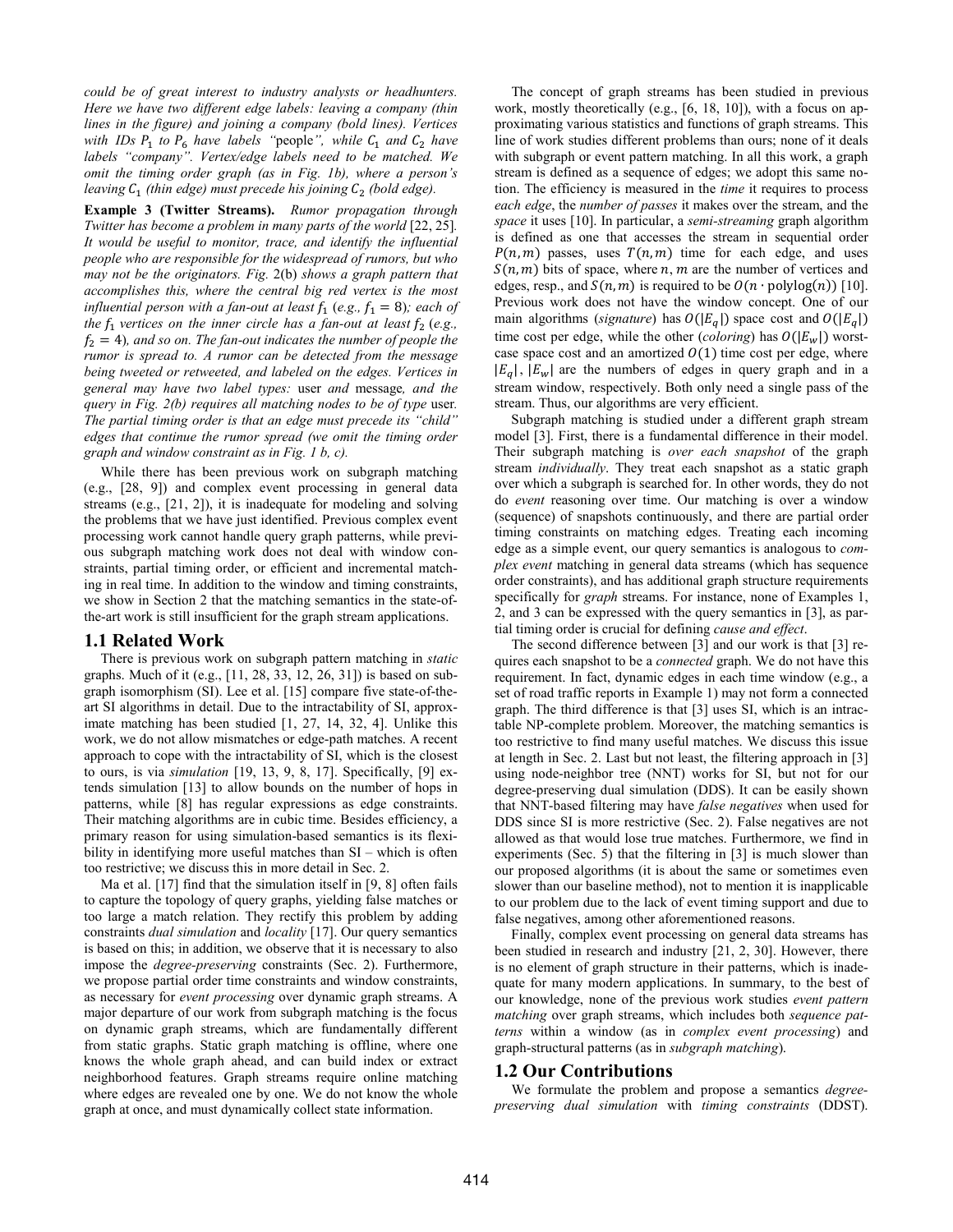DDST captures more topology of a query graph than simulation [17], yet is still feasible in polynomial time. We show that this semantics is suitable for graph stream applications. We then focus on devising efficient online matching algorithms. Our first algorithm is based on *number theoretic signatures*. The basic idea is that we create a small signature for the query graph, which captures key information of the query such as the edge and endpoints' labels and in/out-degrees of all vertices. This is done one time offline. Then as edges arrive online, we incrementally calculate the signature of the stream so far. We show that if there is a true match, then the signature calculated online must match the query signature. Thus, only when there is a signature match, do we verify if it is a true match.

Our second algorithm proceeds by coloring stream edges to *black* or *red*. When an incoming edge matches one in the query, we color it black; when a black edge's corresponding adjacent edges in the query graph are all matched, we *upgrade* it to *red*. When a connected component of red edges becomes large enough, we verify if it contains a true match. Using an *amortized analysis* [5], we prove that the cost of the coloring algorithm is  $O(1)$  per incoming edge. Hence, it is very fast. Finally, we perform a systematic empirical study using four real world graph stream datasets in different domains: road networks, social communication networks, citation networks, and social media. In summary, our contributions include the following:

- A formulation of the event pattern matching problem in graph streams and a definition of the matching semantics (**Sec. 2**).
- A baseline matching algorithm and an efficient algorithm based on number theoretic signatures (**Sec. 3**).
- An efficient coloring algorithm for matching, and an amortized analysis of its costs (**Sec. 4**).
- A comprehensive experimental evaluation using real world datasets in four domains (**Sec. 5**).

## **2. QUERY SEMANTICS**

A *graph stream*  $G = (V, E, L, T)$  is a directed graph augmented with a label function and a timing function, where each item  $e$  in the stream is a directed edge  $e \in E$ , V is a set of vertices,  $L: V \cup$  $E \rightarrow \Sigma$  is a *label function* that assigns labels (from the alphabet set Σ) to vertices and edges, and  $T$ :  $E$  → Γ is a *timing function* that assigns timestamps (from the set  $\Gamma$ ) to edges. A timestamp indicates the *beginning of existence* of the edge. Intuitively, items of a graph stream are edges that arrive in timestamp order.

A *query graph*  $Q = (V_q, E_q, L_q, \prec)$  is also a directed graph, where  $V_q$  is a set of vertices,  $E_q$  is a set of directed edges,  $L_q: V_q \cup$  $E_q \rightarrow \Sigma$  is a label function, and  $\prec$  is a strict partial order relation [24] on  $E_q$ , namely the *timing order*. Without loss of generality, we assume  $Q$  is connected; if it contained more than one connected component, one could equivalently do the matching on multiple connected query graphs.

As discussed in Sec. 1.1, *simulation* and *dual simulation* are well-established and extensively studied semantics for subgraph matching (e.g., [19, 13, 9, 8, 17]). Intuitively, *simulation* means that a subgraph of  $G$  simulates  $Q$ , in that there is a binary match relation S pairing a vertex  $u$  of  $Q$  with a vertex  $v$  in  $G$ , such that they have the same label, and every *outgoing* edge  $(u, u')$  from  $u$ in Q has a matching edge  $(v, v')$  in G, where u' and v' also match according to S. The *dual simulation* is just to add an additional symmetric constraint: every *incoming* edge  $(u', u)$  into  $u$  in  $Q$  also has a matching edge  $(v', v)$  in G, where u' and v' match according to  $S$  too. We make these notions more precise in the DDS definition below, since both simulation and dual simulation are merely subsets of the requirements of DDS.

**Definition 1. (Degree-preserving Dual Simulation – DDS).** *We say that a graph stream matches a query graph via* degreepreserving dual simulation (DDS) *if the following condition holds.*   $\exists S \subseteq V_q \times V$  such that:

- **(1)** ∀(*u*, *v*) ∈ *S*,  $L_q(u) = L(v)$ .
- **(2)**  $\forall u \in V_q$ ,  $\exists v \in V$ : **(a)**  $(u, v) \in S$ .
	- **(b)**  $\forall e_q = (u, u') \in E_q$ ,  $\exists f(e_q) = (v, v') \in E$ :  $(u', v') \in S \land$  $L_q(e_q) = L(f(e_q))$ ; *moreover, for any two such edges*  $e_q^{(1)}$  and  $e_q^{(2)}$  in  $E_q$ :  $e_q^{(1)} \neq e_q^{(2)} \rightarrow f(e_q^{(1)}) \neq f(e_q^{(2)})$ . (c)  $\forall e_q = (u', u) \in E_q$ ,  $\exists g(e_q) = (v', v) \in E$ :  $(u', v') \in S$  ∧
	- $L_q(e_q) = L(g(e_q))$ ; *moreover, for any two such edges*  $e_q^{(1)}$  and  $e_q^{(2)}$  in  $E_q$ :  $e_q^{(1)} \neq e_q^{(2)} \rightarrow g(e_q^{(1)}) \neq g(e_q^{(2)})$ .

The *binary match relation* S in Definition 1 describes how vertices in  $Q$  are matched with vertices in  $G$ . Condition (1) above requires that two such matching vertices have the same label. Condition (2a) says that every vertex in  $Q$  has a matching vertex in G. Condition (2b) further stipulates that each outgoing edge  $e_a$ from  $u$  in  $Q$  has a matching edge  $f(e_q)$  in  $G$  (with the same label and matching endpoints), where  $f(\cdot)$  is a function. Moreover,  $f(e_q)$  is *distinct* – two different outgoing edges must have different matching edges. Similarly, condition (2c) says the same about incoming edges to  $u$ . Informally, for a pair of matching vertices  $u$ and v, conditions (2bc) ensure  $in\_degree(u) \leq in\_degree(v)$ and  $out\_degree(u) \le out\_degree(v)$ , hence the name *degreepreserving*, which is the only additional constraint beyond *dual simulation* [17]. That is, *simulation* is simply conditions (1), (2a), and (2b) except the last distinctness constraint in (2b), while *dual simulation* also includes (2c) except the distinctness constraint.

**Preliminaries on match graphs [17].** Consider a match relation  $S \subseteq V_a \times V$ . The *match graph* w.r.t. *S* is a subgraph  $G(V_s, E_s)$  of  $G$ , in which (1) a node  $v \in V_s$  iff it is in S, and (2) an edge  $(v, v') \in$  $E_s$  iff there exists an edge  $(u, u')$  in Q and  $(v, v')$  is its matching edge. Theorem 2 in [17] proves that any connected component  $G_c$ of the match graph of a dual simulation is itself a match graph between Q and  $G_c$ . In other words, each connected component of a match graph contains at least one match instance of  $Q$ .

Since DDS implies dual simulation, and its only extra requirement is for each connected component independently (i.e., on the number of matching edges incident to a vertex), it follows that a match graph of DDS also consists of one or more connected components, each of which contains at least one match instance of  $Q$ . We call each of these connected components a *match component*.



Fig. 3. A query graph  $Q$  (a) and its match graph (b) within  $G$ **in detecting community [23] in the periphery nodes using the Phone dataset [7].**

Here is a simple example. Fig.  $3(a)$  shows a query graph  $Q$  on the phone-call network data in the MIT Reality Mining dataset [7]. There are two types of vertices, the *core* and the *periphery* (labeled  $C$  and  $P$ , resp.). The majority of phone calls in the dataset are between a core node and a periphery node. A directed edge indicates "who called whom", with a label such as  $L$  (for a long duration – at least 15 minutes) or  $S$  (short). The edge labels in  $Q$ are all L. Q is used for *community detection* in the *periphery nodes*, an interesting problem studied in various networks (e.g., friend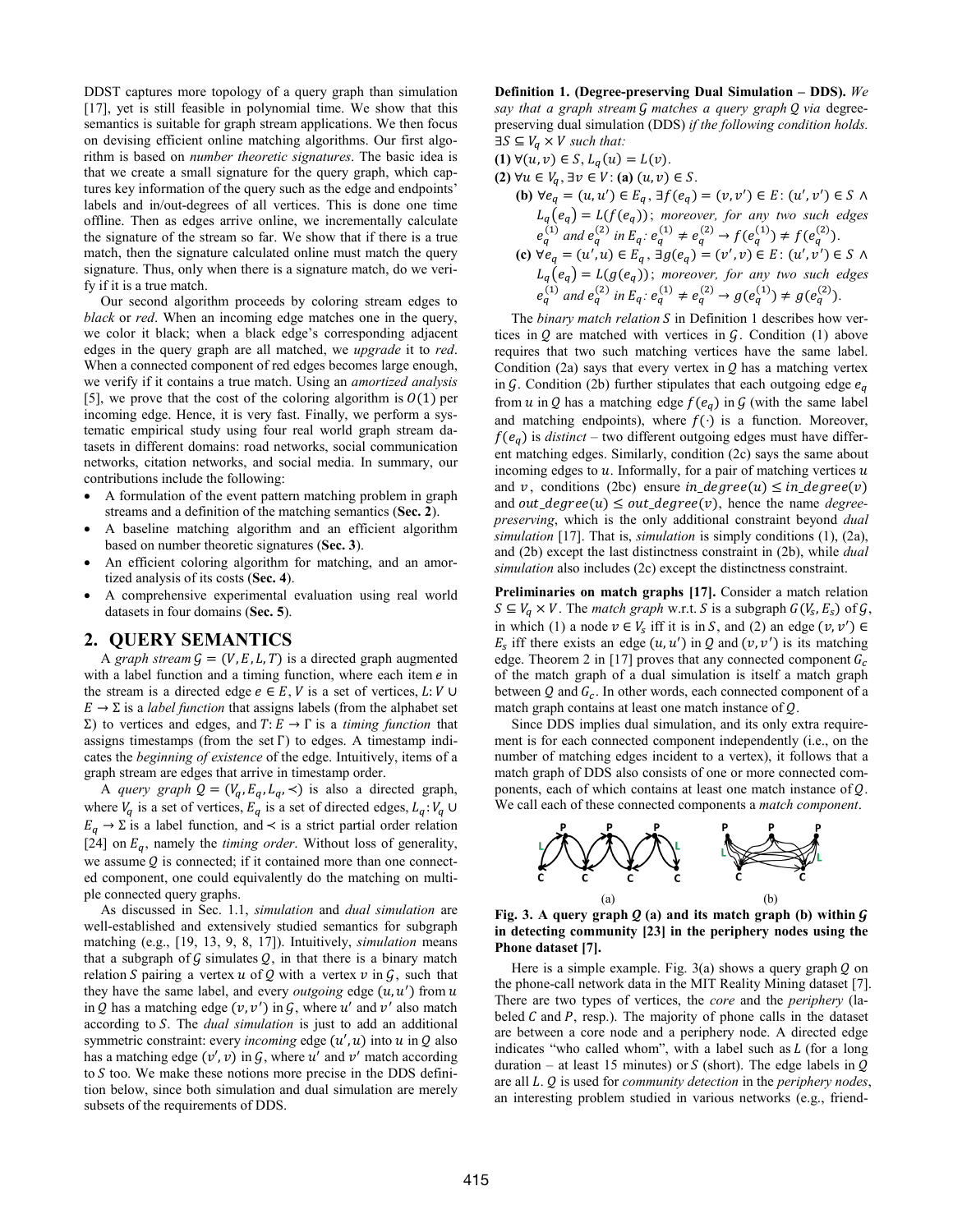ship, collaboration, transportation, and voting) [23]. Intuitively, people in the periphery who have close interactions with the same set of core people (at least 2 long calls in both directions) tend to be in the same community. Fig. 3(b) shows a *match component* as a subgraph of the graph stream  $\mathcal G$  via DDS. In Definition 1, the three  $P$  nodes in  $Q$  are matched with the three  $P$  nodes in Fig. 3(b), while the first (second, resp.) two  $C$  nodes in  $Q$  are both matched with the first (second, resp.)  $C$  node in Fig. 3(b). It is easy to verify that the degree-preservation requirements are satisfied too.

Note that such a match cannot be found via *subgraph isomorphism* (e.g., [1, 11]). However, it is clear that this match is desirable for community detection because any number of people in the core may be involved, and we are interested in finding a maximum set of people in the periphery who are in the same community (which could be more than three). Subgraph isomorphism (SI) is too restrictive to find such interesting matches. This is also observed in previous work on simulation [9] and dual/strong simulation [17]. Many more query examples are given there, including *drug trafficking* and *social matching* [9, 17] – there is an increasing need to characterize and find certain "communities" in many arising applications such as social networks.

DDS strikes a balance between semantics flexibility and query graph topology preservation. Dual/strong simulation [17] already preserves query graph properties such as child-relationship, parent-relationship, connectivity, and cycles. DDS additionally preserves matching vertex *degrees* (the *cardinality of matching edges*), which intuitively indicates the *intensity* of a relationship, and is necessary for almost all the applications that we observe. For instance, in Fig.  $3(a)$ , the degree at a P nodes indicates many (at least 4) calls. Likewise, in Fig. 1(a), without degree preservation, roads  $CA$  (DC, resp.) and  $EA$  (FE, resp.) could match to the same road in  $G$  – resulting in only one branch of congested roads, which is clearly not the intended match. In Fig. 2(a), without degree preservation, a matching instance might only contain companies with small node degrees, which makes the result meaningless. In Fig. 2(b), the fan-out values  $f_1$  and  $f_2$  in  $Q$  are also not necessarily observed in a matching instance in  $G$  with just dual simulation.

Furthermore, the SI problem is NP-complete, while simulationbased algorithms are much more efficient (cubic-time) [9, 17]. This is especially important for online graph stream matching to meet real-time requirements. As reported in [17], 70%-80% matches found by dual/strong simulation are those found by SI. Thus, even if (in rare occasions) SI were required, DDS would be an effective preprocessing filter. Finally, DDS (or dual simulation) presents result as a succinct match graph. SI may result in an exponential number of subgraph matches [9, 17], difficult to examine and use. We now add timing constraints to the semantics.

**Definition 2. (Degree-preserving Dual Simulation with Timing Constraints – DDST).** *A graph stream matches a query graph via* DDST *if, in addition to the matching conditions in DDS,* (1) *for any edge e in a match component in*  $\mathcal{G}$ *, there exists a set of edges in the same match component such that they together* (*based on their timestamps*) *conform to all timing constraints* ≺ *in , and* (2) *the timestamps of all edges in a match component must be within a window of size . Finally, all match instances must be reported in the match graph.*

Without loss of generality, we assume the window is timebased (count-based window is equivalent to having timestamps as natural numbers). Consider a time window  $[t - w, t]$ , where t is the current time. We say that edge *expires* or *leaves the window* if its timestamp  $T(e) < t - w$ . Note that it is straightforward to add the *locality* property to matching semantics, making it a degree-preserving *strong* simulation [17]. One just needs to run the same matching algorithm over each *ball* in the graph to ensure the locality [17]. Moreover, locality is a lesser concern since we have window constraints (which restrict the scale of a matching instance), and since it is easy to filter out any unwanted match instance within a connected component. Therefore, we focus on the core technical challenge DDST, and our goal is to report matches as soon as they appear, in an online manner.

#### **3. NUMBER THEORETIC SIGNATURES**

We start with devising a baseline solution. Then we propose a more efficient method based on some basic number theory.

#### **3.1 Baseline Solution**

We first look at the partial order timing constraints, which can be modeled by a *timing graph*  $T$  of the query graph  $Q$  as follows: Each edge *e* of Q corresponds to a vertex  $v(e)$  in  $T$ . For each timing relation  $e_1 < e_2$  (where  $e_1$  and  $e_2$  are edges) in  $Q$ , there is a directed edge from  $v(e_1)$  to  $v(e_2)$  in  $T$ .

**Example 4.** *Fig. 1(b) is the timing graph for the query graph in Fig.*  $1(a)$ *. Each edge in Fig.*  $1(a)$  (e.g.,  $AB$ ) maps to a vertex (e.g.,  $\overline{a}$ *) in Fig. 1(b). A directed edge from vertices to in Fig. 1(b) indicates that, in Fig. 1(a), edge AB must be matched before edge CA. Likewise, other edges in Fig. 1(b)* correspond to other *strict partial order relationship (precedence) in Fig. 1(a).*

The basic idea of the baseline algorithm below is to first call the dual simulation algorithm in previous work [17], which gives us a starting point. We then repeatedly remove edges that violate timing constraints with the aid of the timing graph as described above, and remove matching edges that do not preserve the degrees of vertices in  $Q$ , until we get a stable set of matching edges.

|                | Algorithm DDST $(G, Q, w)$                                                              |  |  |  |  |  |  |
|----------------|-----------------------------------------------------------------------------------------|--|--|--|--|--|--|
|                | <i>Input:</i> $G$ : graph stream, $Q$ : query graph, w: window size                     |  |  |  |  |  |  |
|                | <i>Output</i> : match graphs of Q in $\mathcal G$                                       |  |  |  |  |  |  |
| $\mathbf{1}$ . | for each time window $G$ of size $w$ in $G$ do                                          |  |  |  |  |  |  |
| 2.             | $S \leftarrow$ DualSim(Q, G) //call dual simulation method in [17]                      |  |  |  |  |  |  |
| 3.             | if $S = \emptyset$ then continue //S is the vertex match relation                       |  |  |  |  |  |  |
| 4.             | Construct edge match relation $S_e$ & match graph $G_m$ from S                          |  |  |  |  |  |  |
| 5.             | while there are changes do                                                              |  |  |  |  |  |  |
| 6.             | //remove match edges that violate time constraints                                      |  |  |  |  |  |  |
| 7.             | for each connected component $C_m$ in $G_m$ do                                          |  |  |  |  |  |  |
| 8.             | // Let $T$ be the timing graph of Q                                                     |  |  |  |  |  |  |
| 9.             | for each node $v$ of $T$ in topological sort order do                                   |  |  |  |  |  |  |
| 10.            | $e_q \leftarrow$ the edge in Q that corresponds to v                                    |  |  |  |  |  |  |
| 11.            | $E_m \leftarrow$ set of edges in $C_m$ that matches $e_q$                               |  |  |  |  |  |  |
| 12.            | $ts(v) \leftarrow \min_{e \in E_m} \&\, ts(e) > ts(u), \forall u \in pre(v) \; ts(e)$   |  |  |  |  |  |  |
| 13.            | Remove $(e_q, e)$ from $S_e$ for $e \in E_m$ , $ts(e) < ts(v)$                          |  |  |  |  |  |  |
| 14.            | for each node v of T in reverse topological order do                                    |  |  |  |  |  |  |
| 15.            | $e_q \leftarrow$ the edge in Q that corresponds to v                                    |  |  |  |  |  |  |
| 16.            | $E_m \leftarrow$ set of edges in $C_m$ that matches $e_a$                               |  |  |  |  |  |  |
| 17.            | $ts(v) \leftarrow \max_{e \in E_m}$ && $ts(e) \lt ts(u), \forall u \in post(v)$ $ts(e)$ |  |  |  |  |  |  |
| 18.            | Remove $(e_q, e)$ from $S_e$ for $e \in E_m$ , $ts(e) > ts(v)$                          |  |  |  |  |  |  |
| 19.            | //check degree preservation                                                             |  |  |  |  |  |  |
| 20.            | for each connected component $C_m$ in $G_m$ do                                          |  |  |  |  |  |  |
| 21.            | for each vertex $u$ in $Q$ do                                                           |  |  |  |  |  |  |
| 22.            | for each vertex $v \in sim(u) \cap C_m$ do                                              |  |  |  |  |  |  |
| 23.            | if each edge incident to $u$ in $Q$ corresponds to                                      |  |  |  |  |  |  |
|                | a distinct edge incident to $v$ in $C_m$                                                |  |  |  |  |  |  |
| 24.            | then continue                                                                           |  |  |  |  |  |  |
| 25.            | else $sim(u) \leftarrow sim(u) - \{v\}$                                                 |  |  |  |  |  |  |
| 26.            | update $S_e$ and $G_m$                                                                  |  |  |  |  |  |  |
| 27.            | <b>return</b> $G_m$ and $S_e$ if nonempty                                               |  |  |  |  |  |  |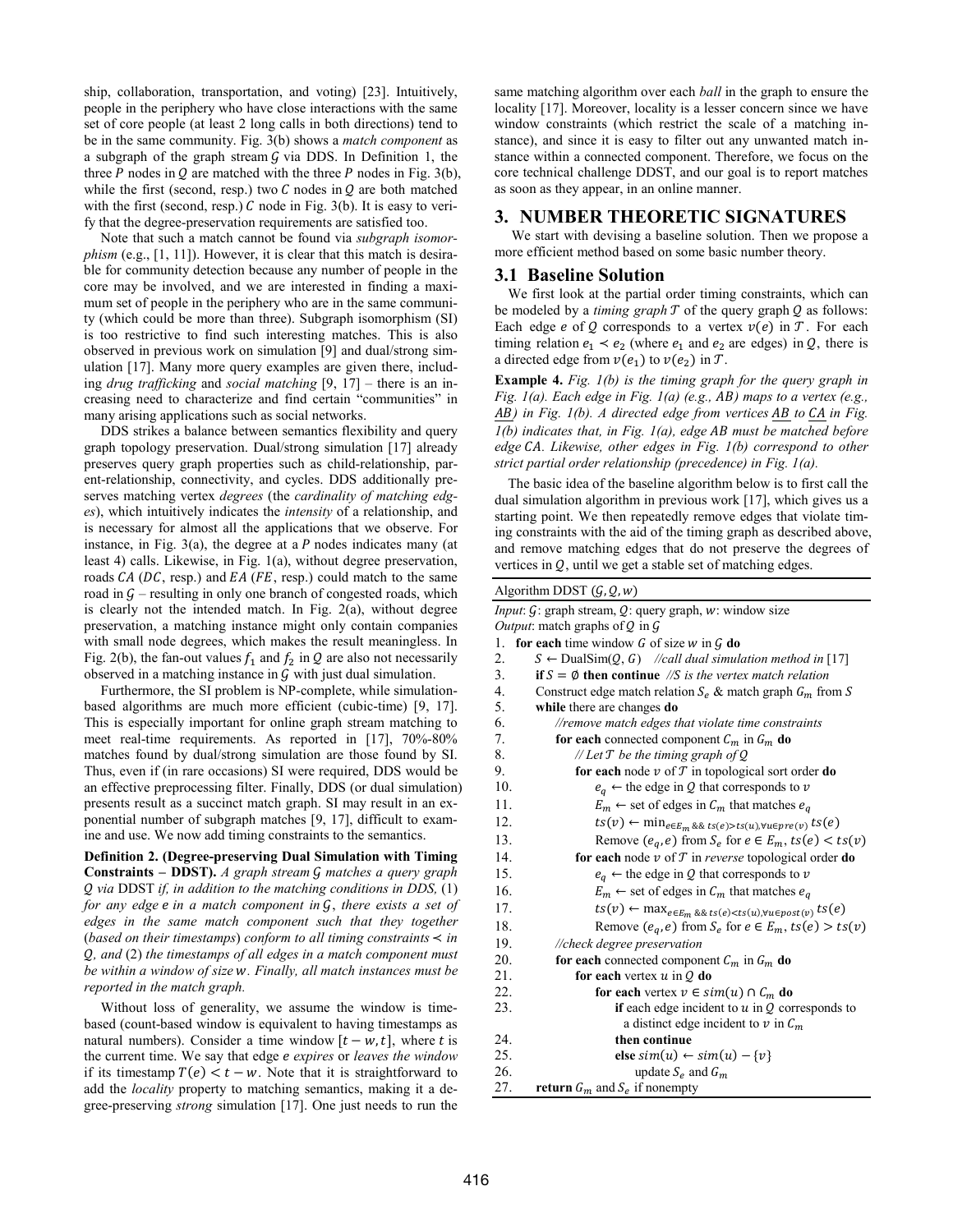In line 2, DDST calls the dual simulation method *DualSim* in [17] with a minor modification where we also check edge label match (as the graph model in [17] only has vertex labels). *Du* $aISim$  returns a match relation  $S$  between vertices in  $Q$  and vertices in G. Following the definition of a *match graph* in Sec. 2, it is easy to construct the match graph and edge match relation in line 4. Analogous to S, an *edge match relation* is  $S_e \subseteq E_q \times E$ , a set of matching pairs between a  $Q$  edge and a  $G$  edge. Note that, as  $Du$ *alSim*, the match graph contains all match instances.

In lines 6-18, DDST removes the edges that violate the timing order constraints. In particular, the timing graph in line 8 is described earlier (Example 4). In general, more than one edge in the match graph may match an edge in  $Q$ ; thus lines 10-11 get a set  $E_m$ . From the timestamps of the edges in  $E_m$ , line 12 picks a minimum one to assign it to node  $v$  in the timing graph ( $ts(v)$ ) without violating the order constraints. Here  $pre(v)$  denotes the set of vertices u where  $(u, v)$  is an edge in the timing graph. Intuitively, all nodes in  $pre(v)$  must have an earlier timestamp than v. Hence, we can safely remove all edges in  $E_m$  whose timestamp is earlier than this minimum possible value from the edge match relation  $S_e$ (line 13). The  $post(v)$  in line 17 is analogously defined, and lines 14-18 remove from  $S_e$  for all edges with too large timestamps. Note that an edge is entirely removed from  $C_m$  and the match graph if all its entries in  $S_e$  are removed.

**Example 5.** *Let us take a small piece of the timing graph in Figure* 1(b) *– three nodes AB, CA, DC are a subsequence of any topological sort order. Suppose AB matches three edges in the match component and their timestamps are* {30, 40, 90}*, CA matches three edges with timestamps* {2, 45, 100}*, and DC matches two edges with timestamps* {50, 95}*. For illustration, we ignore other nodes. In lines 9-13,*  $ts(AB) = 30$ ,  $ts(CA) = 45$  *since it has to be greater than its predecessor AB. Thus the possible match edge*  "2" of <u>CA</u> is removed from  $S_e$ . Then  $ts(DC) = 50$ . Lines 14-18 *proceed in the reverse order.*  $ts(DC) = 95$  *and*  $ts(CA) = 45$ ; *thus the match edge "*100" of  $\overline{CA}$  *is removed from*  $\overline{S_e}$ *. Finally,*  $ts(AB) = 40$ , and edge "90" of <u>AB</u> is removed from  $S_e$ .

Lines 19-26 ensure degree preservation.  $\sin(u)$  in line 22 denotes the set of vertices in the match graph that match  $u$  in  $Q$ , based on the match relation  $S$  (line 2). Finally, line 27 returns the match graph and edge match relation if they are not empty.

#### **Theorem 1.** *Algorithm DDST correctly finds the match graph and match relation that exactly contain all match instances.*

**Proof sketch.** The algorithm first finds the vertex match relation S based on dual simulation as proved in [17]. By the definition of strict partial order relation [24] (*transitivity* and *irreflexivity*), the timing graph must be a directed acyclic graph (DAG). Thus, a topological sort order is valid in lines 9 and 14. As shown above, lines 9-13 (resp. lines 14-18) remove matches where the timestamps of the matching edges are too small (resp. too large), and lines 20-26 remove matches where the node degrees are not preserved. These need to be repeated until no more removals (the while loop between lines 5 and 26) since the removal of edges might trigger more removals. Finally, the returned match graph must satisfy all constraints in Definition 2 and the algorithm also does not miss any matches.

As shown in [17], the dual simulation has a cost  $O((|V_a| +$  $|E_q|$ )( $|V| + |E|$ )) time. Since Q is connected and we only consider a vertex in the window if it is an endpoint of an edge in the window, this is the same as  $O(|E_q| \cdot |E_w|)$ , where  $|E_w|$  is the number of edges in a window. Constructing  $S_e$  and  $G_m$  in line 4

also takes no more than  $O(|E_q| \cdot |E_w|)$ . Finally, the while loop in lines 5-26 has a worst case cost of  $O(|S_e|^2)$ , where  $S_e$  is the edge match relation after dual simulation, since each loop (except the last one) at least removes one entry from  $S_e$  and each loop costs  $O(|S_e|)$ . Thus, the overall cost of algorithm DDST is  $(|E_a| \cdot$  $|E_w| + |S_e|^2$  per window (i.e., per item in the stream).

## **3.2 Number Theoretic Signature Method**

We present a more efficient method based on number theoretic signatures. The main idea is that we try to encode the structure of query graph Q into a concise signature  $\sigma$ . Intuitively,  $\sigma$  is the multiplication product of some *factors*. Each factor contains information of nodes, or edges, or node degrees of  $Q$ . Given  $Q$ ,  $\sigma$  can be pre-computed offline.

When each edge in  $G$  arrives online, we also compute a signature s for the current  $\varsigma$  in the same manner. As a result, if  $\varsigma$  has a match in  $\zeta$ , then  $\sigma$  must divide s (i.e., all the *factors* of  $\sigma$  are also in s), which we call a *signature match*. The key is that the signature computation and divisibility tests must be efficient. Hence, the algorithm saves costs by using the signature tests as a filter.

While the basic idea above is simple, there are some subtle details. For example: (1) What do we use as the *factors*? (2) Since graphs are large, a signature  $s$  or  $\sigma$  (as a product) can be a very large number, which makes the divisibility tests and multiplications slow. For issue (1), there are two types of factors: *edge factors* and *degree factors*. Since an edge match requires label match of the edge and two endpoints, an *edge factor* encodes these three labels. The *degree factors* are designed for degree preservation. For example, a vertex  $v$  that has an in-degree 5 and an out-degree 3 will produce 8 degree factors  $(r + 1)(r + 2)$  ...  $(r + 5)(r 1(r-2)(r-3)$ , where r is a random value assigned to the label of  $v$ . As each edge of  $G$  streams in, the in-degree and out-degree of  $\nu$  will increase by one at a time. Thus each time we only multiply a factor  $r + i$  ( $r - i$ , resp.) into the product (i.e., signature s), if  $v$ 's in-degree (out-degree, resp.) is just changed to *i*. In this way, only when the degree of  $\nu$  in  $\mathcal G$  is at least as large as its matching vertex  $u$  in  $Q$  (i.e., degree preserving), could  $\sigma$  possibly divide s (signature match).

For issue (2) above, we first make each factor be in a finite field  $GF(p)$  (i.e., mod a prime number p) [16], which, as we show later, ensures a low collision probability. Secondly, we break  $Q$ 's signature  $\sigma$  (which could be very large) into several small values  $\sigma[0], \ldots, \sigma[c]$  (each is an integer) in such a way that G's signature s is divisible by  $\sigma$  implies that s is divisible by  $\sigma[i]$  each. For this reason, we also do not need to maintain a large *s* value online, but only  $s[0], ..., s[c]$ , and always do  $s[i] \mod \sigma[i]$ . Note that, when there is a signature match, it is still possible that  $Q$  does not really have a match in  $\mathcal{G}$ ; thus we need to verify if it is a true match.

The algorithm, DDST-SIGNATURE as shown below, has an *offline* part and an *online* part. The offline part preprocesses the query graph  $Q$  and produces a small number of integer signatures  $\sigma[0], \ldots, \sigma[c]$ . Then the online part will process each incoming edge and check if there is a match with the signatures from  $Q$ .

The offline algorithm first assigns a random integer in  $[0, p)$  to each distinct edge and vertex label value (lines 1-2). We will discuss the choice of  $p$  near the end of this section. In a nutshell, a wide range of  $p$  values (e.g., from 97 to 997) will work well. The offline algorithm iterates through each edge in  $Q$  and calculates the "edge factor" (line 5). If the current signature value is within the size of an integer, the new edge factor is multiplied into it; otherwise a new signature integer value is initiated (lines 6-7). Similarly, the algorithm goes through each vertex and calculates the degree factors (lines 8-12). For clarity, we omit the step in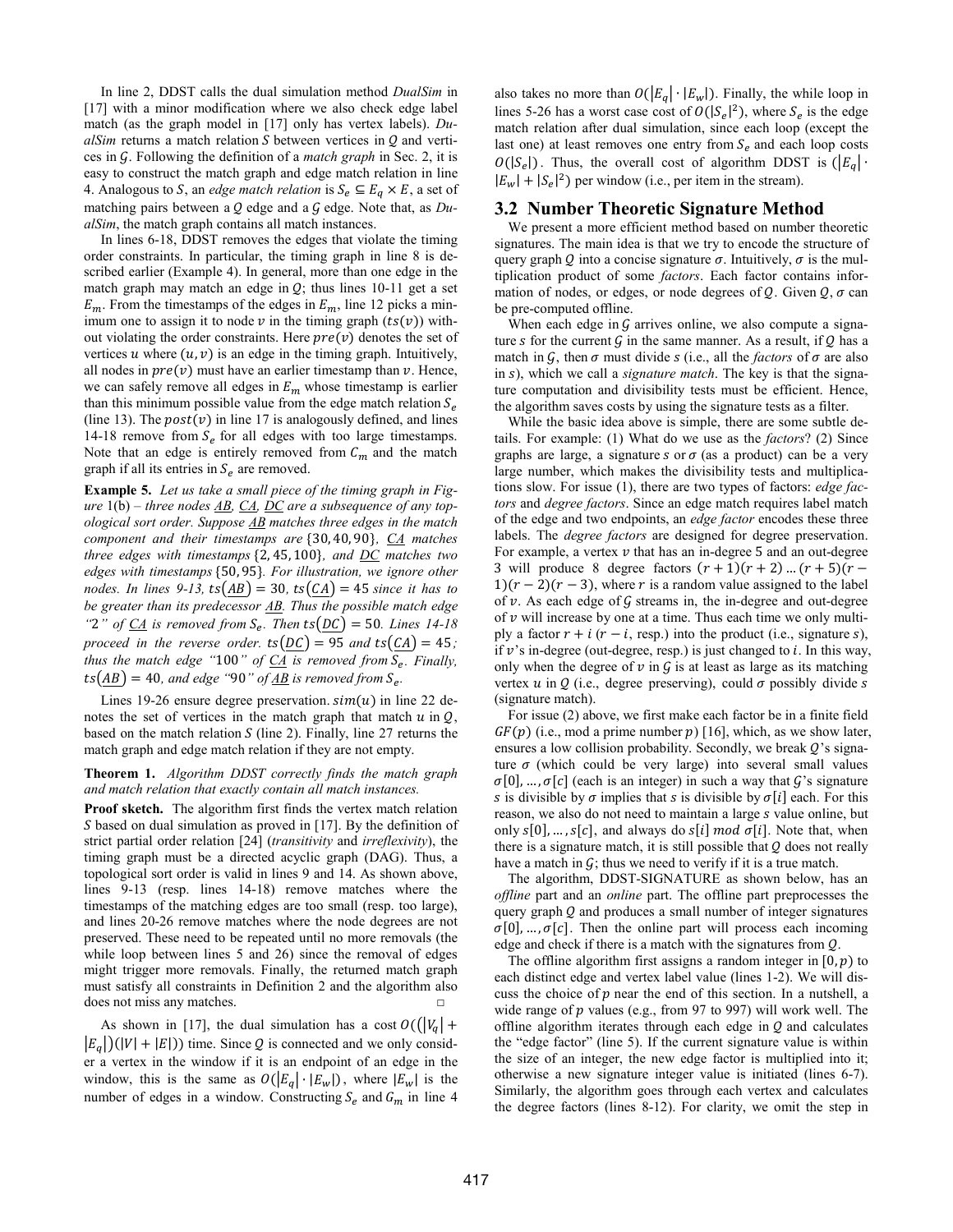lines 10 and 12 that checks if  $\sigma[c]$  exceeds the size of an integer and starts a new integer if so (same as in lines 6-7). The offline algorithm produces signature values  $\sigma[0]$ , ...,  $\sigma[c]$ . Note that the signature value is really  $\prod_{i=0}^{c} \sigma[i]$  (denoted as  $\hat{\sigma}$ ), a very large number; we break  $\hat{\sigma}$  down to  $\sigma[0], \dots, \sigma[c]$  for arithmetic operation efficiency as seen below.

Algorithm DDST-SIGNATURE  $(G, Q, w)$ 

*Input*:  $\mathcal{G}$ : graph stream,  $\mathcal{Q}$ : query graph, w: window size *Output*: match graphs of *Q* in *G*<br>*Offline:* //*compute Q's si Offline: //compute Q's signature and store it into σ*[⋅]<br>1 **for each** vertex and edge label value *l* appearing in *O* do 1. **for each** vertex and edge label value *l* appearing in  $Q$  **do** 2.  $r[l] \leftarrow rand(0, p)$  //assign a random value in [0, p] 2.  $r[l] \leftarrow rand(0, p)$  //assign a random value in [0, p)<br>3.  $c \leftarrow 0$ ;  $\sigma[c] \leftarrow 1$  //start to compute Q's signature 3. ← 0; [] ← 1 *//start to compute 's signature* [∙] 4. **for each** edge  $e_q = (u, v)$  in Q **do** //multiply all edge factors 5.  $\sigma_e \leftarrow (r[L_q(u)] - r[L_q(v)] + r[L_q(e_q)] \mod p$ <br>6. **if**  $\sigma[c] \times \sigma_e$  within an integer size **then**  $\sigma[c] \leftarrow \sigma[c]$ 6. **if**  $\sigma[c] * \sigma_e$  within an integer size **then**  $\sigma[c] \leftarrow \sigma[c] * \sigma_e$ <br>7. **else**  $c \leftarrow c + 1$ ;  $\sigma[c] \leftarrow \sigma_e$  //start a new integer 7. **else**  $c \leftarrow c + 1$ ;  $\sigma[c] \leftarrow \sigma_e$ <br>8. **for each** vertex v in Q **do** 8. **for each** vertex  $v$  in  $Q$  **do** *//multiply all degree factors*<br>9 **for each**  $i \leftarrow 1$  to in degree( $v$ ) **do** 9. **for each**  $i \leftarrow 1$  to in\_degree(v) **do**<br>10.  $\sigma[c] \leftarrow \sigma[c] * [(r[L_a(v)] + i) m]$ 10.  $\sigma[c] \leftarrow \sigma[c] * [(r[L_q(v)] + i) \mod p]$ <br>11. for each  $i \leftarrow 1$  to out\_degree(v) do 11. **for each**  $i \leftarrow 1$  to out\_degree(v) **do**<br>12.  $\sigma[c] \leftarrow \sigma[c] * [(r[L_a(v)] - i) mc$  $\sigma[c] \leftarrow \sigma[c] * [(r[L_a(v)] - i) \mod p]$ *Online: //as each edge comes in, compute*  $G$ 's signature *mod*  $\sigma[\cdot]$ <br>1. **for each**  $i \leftarrow 0$  to  $c$  **do**  $s[i] \leftarrow 1$  //s[·] is  $G$ 's signature 1. **for each**  $i \leftarrow 0$  *to c* **do**  $s[i] \leftarrow 1$ <br>
2. **for each** new edge *e* =  $(u, v)$  in 0 2. **for each** new edge  $e = (u, v)$  in  $\mathcal{G}$  **do**<br>3.  $\sigma_e \leftarrow (r[L(u)] - r[L(v)] + r[L(e$ 3.  $\sigma_e \leftarrow (r[L(u)] - r[L(v)] + r[L(e)] \mod p$  //edge factor<br>4.  $\sigma_v \leftarrow (r[L(u)] - outNum(u, e)) \mod p$  //degree factors 4.  $\sigma_u \leftarrow (r[L(u)] - outNum(u, e)) \mod p$  //degree factors<br>5.  $\sigma_v \leftarrow (r[L(v)] + inNum(v, e)) \mod p$ 5.  $\sigma_v \leftarrow (r[L(v)] + inNum(v, e)) \mod p$ <br>6. for each  $i \leftarrow 0$  to c do 6. **for each**  $i \leftarrow 0$  to c do<br>7.  $s[i] \leftarrow (s[i] * \sigma_e * \sigma_e)$ 7.  $s[i] \leftarrow (s[i] * \sigma_e * \sigma_u * \sigma_v) \mod \sigma[i] \quad \text{is } s[i] \leq \sigma[i]$ <br>8. **if**  $s[0, c] = \vec{0}$  **then**  $\quad \text{if } s[i] = 0$ , signature match 8. **if**  $s[0.. c] = \overline{0}$  **then** //*i.e., all*  $s[i] = 0$ *, signature match* 9. Run DDST for the last window 9. Run DDST for the last window 10. Recompute  $s[0.. c]$  from match position or last window

The online algorithm tries to collect the edge factors and degree factors incrementally from stream. As a new edge arrives, it calculates the two types of factors in lines  $3-5$ . Let S be the product of all the factors in  $G$  produced in lines 2-5 (a very large number). If there is a match of Q, then Q's signature  $\hat{\sigma}$  (from above) must be a divisor of S. But since  $\hat{\sigma}$  and S are both large numbers (e.g., thousands of bits) and operations on them are very slow, we decompose S into  $c + 1$  components  $s[0]$ , ...,  $s[c]$ , where  $s[i]$  $\int S \mod \sigma[i]$  (line 7). If  $\hat{\sigma}$  is a divisor of S, then s[i]'s are all 0. Thus, if  $s[i]'s$  are all 0, it is a signature match (line 8), for which we need to run the slow algorithm DDST (presented earlier), but for the most recent window only (line 9).

Note that we only need to deal with *incoming* edges, but not the edges leaving the current window (as division will not work in general after *mod*  $\sigma[i]$ ). When we do find a signature match (line 8), we retrieve only the *last window* of edges, and verify if there is indeed a true match (so the result is still correct). Whether or not it is a true match, we need to resume the signature computation in line 10. Let the edges in the last window be  $e_1, ..., e_w$  in time order. If it is a true match, during verification, we have identified the earliest edge in the last window that contributes to the match graph; let it be  $e_i$ . Then we resume the signature computation from  $e_{i+1}$ . If it is not a true match, we resume the signature computation from  $e_2$ . As in the baseline algorithm, all match instances will be found (Theorem 3 below).

**Example 6.** Suppose Fig. 4(a) is the query graph Q and Fig. 4(b) *shows the graph stream . Each number at a vertex is the vertex label, while each underlined number is an edge label. Fig.* 4(c) *shows the random values () chosen for each vertex and edge labels (L)* where  $p = 17$ *. First look at the offline algorithm that calculates the signature of . It goes through each edge and gets:*  (9 − 3 + 16)(6 − 9 + 16)(9 − 14 + 7) = 130*. Note that it applies mod 17 to each of the three factors and gets the product* 130*. It then gets the degree factors*  $(9 + 1)(9 - 1)(9 - 2) = 560$ . *Finally, the signature has only one value*  $\sigma[0] = 130 \times 560 =$ 72800 *since it is within the size of an integer (i.e.,*  $c = 0$ *). Suppose the edges in G arrive in this order: (0, 2), (3, 2), (3, 0) with label*  $\frac{2}{2}$ *, (3, 0) with label*  $\frac{1}{2}$ *, and (0, 1). When (0, 2) arrives, the online algorithm computes*  $[0] = (9 - 14 + 7)(9 - 1)(14 +$ 1) = 240 ( 72800)*. It continues for each incoming edge. After each of the other four edges,* [0] *becomes* 16000*,* 12000*,*  52000*, and* 0*, respectively. Now there is a signature match (note*   $c = 0$ ). Line 9 will find that it is a true match of Q.



**Fig. 4. The signature algorithm with query graph (a), graph stream (b), and the random values () for each vertex and edge label (** $L$ **), shown in (c).** 0-3 are vertex labels while  $\underline{1}$  and  $\underline{2}$ **are edge labels.**

We first show the effectiveness of the signatures.

**Theorem 2.** *We have the following:* (1) *If two edges are different in at least one endpoint label or the edge label, then the probability that they have the same edge factor is*  $1/p$ . (2) *The probability that a degree factor happens to be the same as an edge factor is*  1/p. (3) The probability that two degree factors out of two verti*ces with different labels happen to be the same is*  $1/p$ .

**Proof.** For an edge  $e_1 = (u_1, v_1)$ , the edge factor is  $f_1 = r(u_1)$  –  $r(v_1) + r(e_1)$ , where  $r(\cdot)$  denotes the random integer value in  $[0, p - 1]$  chosen for the vertex or edge. Similarly, for  $e_2 =$  $(u_2, v_2)$ ,  $f_2 = r(u_2) - r(v_2) + r(e_2)$ . Since the sum or the difference (*mod p*) of two *independent* values that are chosen uniformly at random from  $[0, p - 1]$  is also a value chosen uniformly<br>at random from  $[0, p - 1]$ , it follows that at random from  $[0, p - 1]$  $Pr[f_1 = f_2 \mid one \text{ of the labels is different}] = 1/p$ , proving (1).

In (2), a degree factor is  $f_1 = r(u_1) + i$  ( $1 \le i \le d_i$ ) for an indegree  $d_i$  (out-degree is similar), while an edge factor is  $f_2$  =  $r(u_2) - r(v_2) + r(e_2)$ . Thus, due to the same reason as the proof of (1), and in addition, a random value plus/minus a constant  $(mod p)$  is also a uniformly random value, (2) must be true. It is easy to see that  $(3)$  must also be true for the same reason.

In addition to Theorem 2, for two vertices with the same label but different in-degrees (resp. out-degrees), the one with greater in-degree (resp. out-degree) will have extra degree factors. We have the following theorem for the correctness of the algorithm.

**Theorem 3.** *Algorithm DDST-SIGNATURE is correct: whenever there are matches of the query graph following the DDST definition in the most recent window, the condition in line 8 of the online algorithm will be true, and the DDST baseline algorithm will be run for the last window only, to report all match instances.*

**Proof.** The offline algorithm generates an edge factor for each edge in Q, and  $d_i + d_o$  degree factors for each vertex with indegree  $d_i$  and out-degree  $d_o$  in Q. The product of these factors is spread into  $c + 1$  integers  $\sigma[0], \ldots, \sigma[c]$ . The online algorithm similarly computes the product of the edge factors as each edge streams in, as well as the degree factors. Note that the degree fac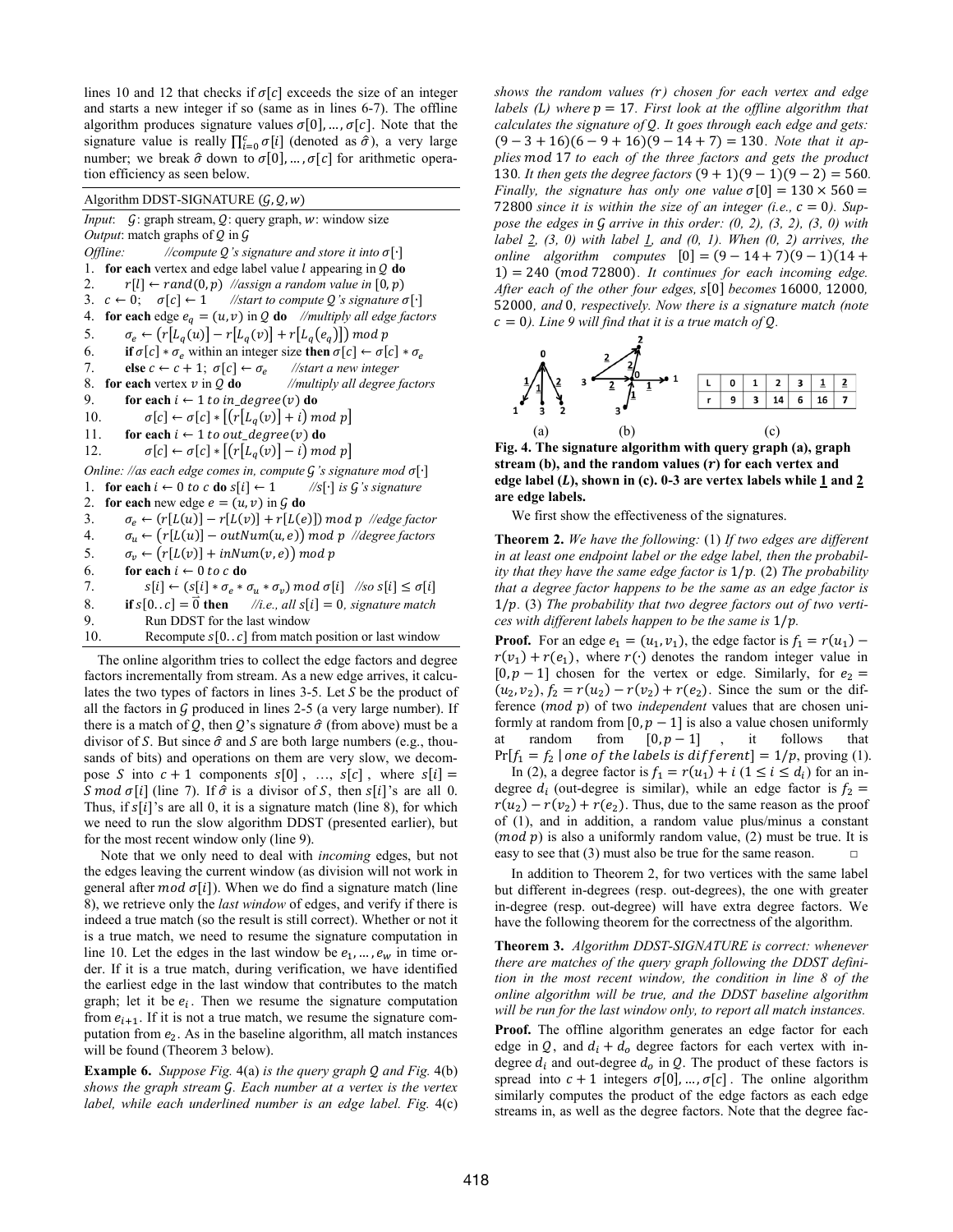tors will be all accounted for when the in-degree and out-degree of a vertex in  $\mathcal G$  is at least as great as the matched vertex in  $\mathcal Q$ . The product of these factors in  $\mathcal G$  is reduced down with modular arithmetic into  $c + 1$  values  $s[0], ..., s[c]$  (by  $\sigma[0], ..., \sigma[c]$ , resp.). Therefore,  $s[0]$ , ...,  $s[c]$  must all be 0 (line 8) when all the factors in  $Q$  are present, which is the case when a true match instance following DDST semantics has occurred. □

As discussed above, a salient advantage of reducing down an otherwise very large factor product value in  $G$  into  $c + 1$  integer values  $s[0], \ldots, s[c]$  through modular arithmetic is the efficiency. Let us now study the efficiency of the online algorithm, and in particular, the connection between the parameter  $p$  and the number of signature values  $c + 1$ . We have the following result.

**Theorem 4.** *The number of integer signature values satisfies:*   $c + 1 \leq \frac{3 \log p}{\sin^2(-\log p)} |E_q|$ , where  $|E_q|$  is the number of edges in the *query graph, and is the number of bits of an integer (or a machine word that allows efficient arithmetic operations).*

**Proof.** The offline algorithm shows that each of the  $|E_q|$  edges produces a factor, and that each vertex produces a number of factors same as its degree. Since the sum of the degrees of all vertices is  $2|E_a|$ , it follows that there are all together  $3|E_a|$  factors from  $Q$ , each of which is a random integer value in  $[0, p - 1]$ . Hence:

$$
p^{3|E_q|} \ge \prod_{i=0}^c \sigma[i] \tag{1}
$$

Moreover, each of the  $\sigma[i]$  values would exceed the capacity of an integer/word if multiplying an additional factor (lines 6-7 of offline). Hence:

$$
\sigma[i] \ge \frac{2^{\text{size}}}{p} \tag{2}
$$

Combining (1) and (2) gives  $p^{3|E_q|} \ge \left(\frac{2^{size}}{p}\right)^{c+1}$ . Taking the log of both sides of this inequality gives the result in the theorem.

From Theorem 4, the cost of the major part of the online algorithm is  $O(|E_a|)$ , except for the slow verification using baseline in line 9 when signature matches. Typically a query graph is not very large in practice, and word *size* may be 32 or greater; hence the number of signature values  $c + 1$  is small. Theorem 2 shows that a greater  $p$  value makes factor collision less likely (hence signature filtering more effective), but may also make  $c + 1$  greater. Our experiments (Section 5) show that a wide range of  $p$  values (e.g., from 97 to 997) will work almost equally well.

## **4. COLORING ALGORITHM**

We present a different efficient algorithm for online DDST matching. The algorithm proceeds by coloring the edges in graph stream into *black* or *red*. The high level idea is that an incoming edge *e* is first colored *black* if it matches some edge in Q. Edge *e* is further colored *red* if it not only matches an edge  $e_q$  in  $Q$ , but all  $e_q$ 's *adjacent* edges (in  $Q$ ) also have matches in  $G$  next to  $e$ . By doing this, when we have a *red edge component* that contains all edges in  $Q$ , we verify if we have a true match. Intuitively, it is *not easy for an edge to be red*, because that requires the match of all its neighbors as well (preserving the degrees of its two endpoints). Thus, except for true matches, red edges caused by "chance" should be relatively rare. Furthermore, the coloring is incremental, since the impact of a new edge  $e$  is only "local". That is, we only check if we need to color  $e$ , or any of its adjacent edges (which could turn from *black* to *red* due to the newly matched *e*). Any edges farther away are not touched, which keeps the cost down.

When should we verify if a connected component of red edges (called *red component*) truly contains a match instance or not? We do so when the red component is large enough and at least contains a match for every edge in  $Q$ . Thus, we maintain some simple statistics of a red component in a data structure called *countMap*. A *countMap* has a *counter* for each edge  $e_q$  in  $Q$ , which records how many red edges in the component match  $e_q$ . The counter is updated as edges come and go. When all  $|E_q|$  counters are greater than 0, we verify if the red component has a true match.

The final point is that we need to efficiently maintain each red component and its *countMap*. Two red components may be merged into one, as their red edges become connected. In this case, their *countMap*s need to be merged too. Where should we put the *countMap*s for each red component so that operations on them are efficient as each edge streams in? The idea is that each red component has one red edge called the *master* edge, which stores the *countMap*. Every other red edge in that component has an edge pointer. The pointer may not directly point to the master, but through a *chain* of edges (a linked list via the pointers) it must reach the master. Clearly it would be costly to follow a long chain. The trick is that, whenever we follow a chain to reach the master, we modify all pointers in the chain to directly point to the master. We prove that the *amortized cost* per incoming edge is only  $O(1)$ . We are now ready to present algorithm COLOR-EDGE below.

Algorithm COLOR-EDGE  $(G, Q, w)$ 

| <i>Input:</i> $G$ : graph stream, $Q$ : query graph, w: window size                     |  |  |  |  |  |  |  |  |
|-----------------------------------------------------------------------------------------|--|--|--|--|--|--|--|--|
| <i>Output</i> : none                                                                    |  |  |  |  |  |  |  |  |
| <b>upon</b> an incoming edge $e = (u, v)$ in G do<br>1.                                 |  |  |  |  |  |  |  |  |
| 2.<br>$M_e \leftarrow$ set of edges in Q that e matches (on u, v, e's labels)           |  |  |  |  |  |  |  |  |
| 3.<br>if $M_e = \emptyset$ then continue //e has no match; do nothing                   |  |  |  |  |  |  |  |  |
| 4.<br>Color e black                                                                     |  |  |  |  |  |  |  |  |
| 5.<br><b>for each</b> $e_q = (s, t) \in M_e$ <b>do</b> //for each edge <b>e</b> matches |  |  |  |  |  |  |  |  |
| 6.<br><b>if</b> all edges incident to s or t in Q have a match in $\mathcal G$          |  |  |  |  |  |  |  |  |
| $\ell$ color e red, $\&$ find master edge for countMap<br>then                          |  |  |  |  |  |  |  |  |
| 7.<br><b>if</b> u has red edges incident to it <b>then</b> //find the master            |  |  |  |  |  |  |  |  |
| 8.<br>$E_u \leftarrow$ chain of edges to master edge $e_u$                              |  |  |  |  |  |  |  |  |
| 9.<br>if $v$ has red edges incident to it then <i>//find the master</i>                 |  |  |  |  |  |  |  |  |
| 10.<br>$E_v \leftarrow$ chain of edges to master edge $e_v$                             |  |  |  |  |  |  |  |  |
| 11.<br>if $e_u \& e_v$ both exist and are different then <i>//merge</i>                 |  |  |  |  |  |  |  |  |
| 12.<br>Pick any one of them as the new master                                           |  |  |  |  |  |  |  |  |
| 13.<br>Union $e_u \& e_v$ 's countMap for the new master                                |  |  |  |  |  |  |  |  |
| 14.<br>Update all $e \in E_u \cup E_v$ to point to new master                           |  |  |  |  |  |  |  |  |
| 15.<br>if only one of $e_u$ , $e_v$ exists or they are the same then                    |  |  |  |  |  |  |  |  |
| 16.<br>Update all edges in its chain to directly point to it                            |  |  |  |  |  |  |  |  |
| 17.<br>if neither $e_u$ nor $e_v$ exists then //start new component                     |  |  |  |  |  |  |  |  |
| 18.<br>Make e as the master with an empty countMap                                      |  |  |  |  |  |  |  |  |
| 19.<br>Add $e_q$ to the master's countMap                                               |  |  |  |  |  |  |  |  |
| 20.<br>Color <i>e</i> red and add $e_a$ to its <i>match set</i>                         |  |  |  |  |  |  |  |  |
| 21.<br>for each black edge $e_b$ adjacent to $e$ do //check neighbors                   |  |  |  |  |  |  |  |  |
| 22.<br>if $e_h$ can be upgraded to red due to addition of $e$ then                      |  |  |  |  |  |  |  |  |
| 23.<br>Do the same to $eb$ as in lines 6-20 to e                                        |  |  |  |  |  |  |  |  |

Line 4 first colors the new edge black as it matches at least one edge in  $Q$ . Then for each edge that it matches, if its adjacent edges are also all matched (line 6), we color this new edge red. But we also need to maintain the red connected components and their *countMap*s. There are three cases: (1) This new red edge starts its own red component (no adjacent red edges); (2) Only one endpoint contains red edges, or both endpoints have red edges but they are in the same component – then the new red edge should join that component; (3) Both endpoints have red edges and they are in two components – then we merge them. Lines 7-10 follow the red edges until reaching their masters where the *countMap* resides. Line 11 corresponds to case (3) above. In lines 12-14 we pick any one of the previous two masters as the new master, and have other accessed edges directly point to this master. Line 15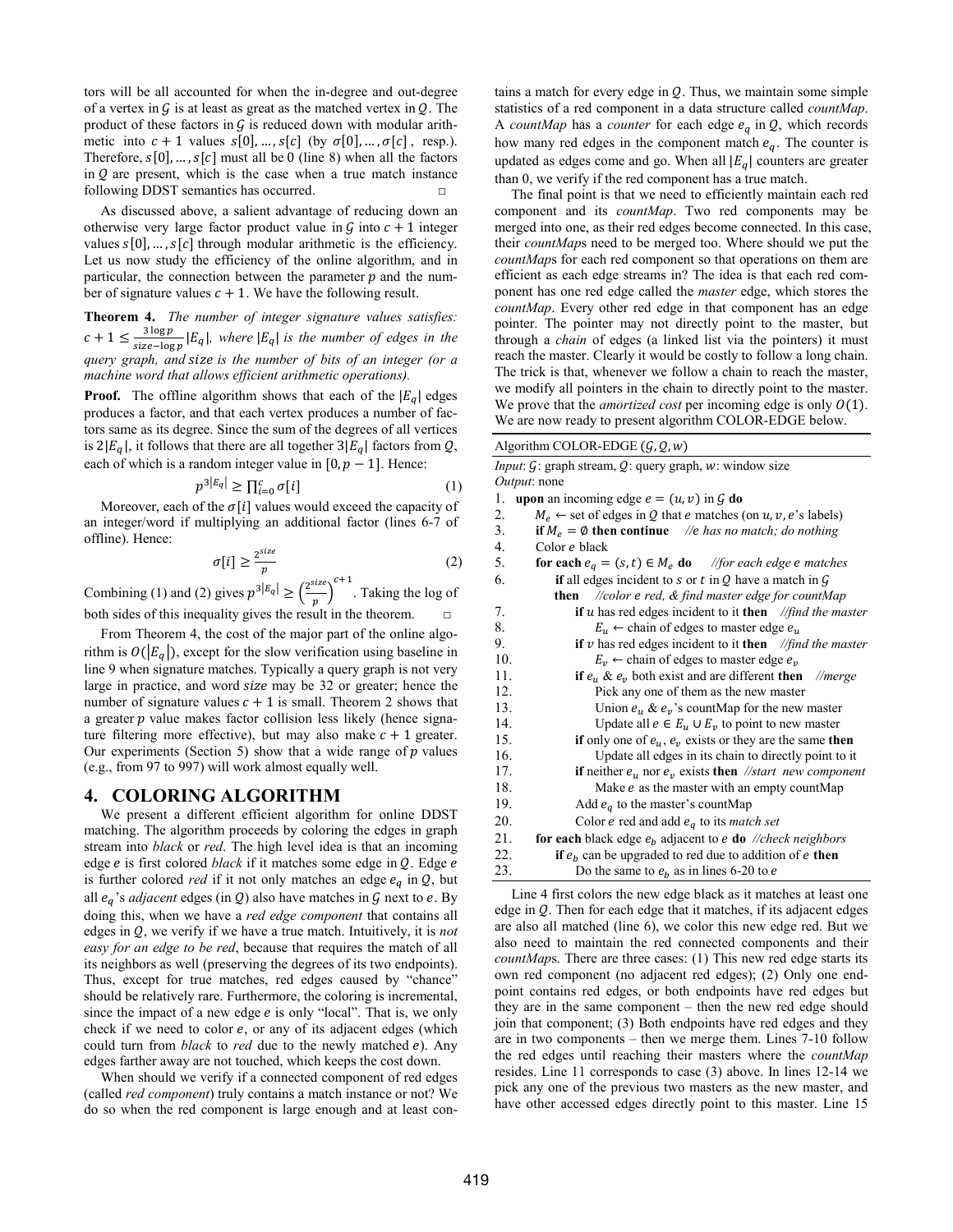corresponds to cases (2), and line 17 corresponds to case (1). In line 20, the *match set* for edge  $e$  is a set of edges in  $Q$  that  $e$ matches. This will be used in the VERIFY-MATCH below. Finally, we need to check the adjacent edges of the new edge  $e$  in  $\mathcal G$  to see if it can be upgraded from black to red (lines 21-23).

Upon departure of an edge  $e$  from the current window, the process is analogous but much simpler. We only check each *red* edge *adjacent* to *e* to see if its match set is reduced due to the exit of *e* (reverse of line 20). If any red edge is changed, we trace the chain to find its master edge and update the *countMap*. If *e* itself is a red edge, we only logically mark it as *deleted* as it may still be part of a chain that carries forwarding address to the master. We omit the edge departure part from COLOR-EDGE for clarity.

**Example 7.** Fig. 5 shows an example. Fig. 5(a) is the Q to be *matched, while Fig.* 5 (b), (c), *and* (d) *show three snapshots of . A letter at a vertex indicates its vertex label, and an underlined number at an edge is its edge label. In* (b), (c), (d), *a number in parentheses (to the right of an edge label) signifies the edge timestamp; we also use it as edge ID. For instance,* (b) *shows that at time* 3, *edge* 3 *(with endpoints* A, C *and a label* 2*) arrives. Fig.* 5(b) *shows the snapshot at time* 5. *Edges* 1, 3, *and* 4 *are marked* black *since they match edges in* . *Edges* 2 *and* 5, *however, do not match any edges and remain their original color (dashed blue). Fig.* 5(c) *shows the situation after edges* 6, 7, 8 *arrive. We now have two black edges and four red edges (in bold). A black edge can be colored red when all adjacent edges at its two endpoints (in ) are matched (black or red). For instance, edge* 4 (AD) *in Fig.* 5(c) *is colored red because edge* AD'*s neighboring edges in*  – AE *(outgoing) and* AA *(incoming) are both matched in Fig.* 5(c). *There are two red components, each of which has a master edge (say, edges* 8 *and* 1*) with a* countMap *indicating the two edges therein. Finally, in Fig.* 5(d), *edge* 9 *arrives, which is colored red and which connects two red components. Lines* 11-14 *of COLOR-EDGE arbitrarily pick edge* 8 *or* 1 *as the new master edge of the merged component, and all other edges will point to the new master edge. The countMap now contains all edges in Q.* 



**Fig. 5. Illustrating COLOR-EDGE. (a) is the query graph, and (b), (c), (d) are three snapshots of the graph stream.**

As discussed earlier, when the *countMap* of a component contains all edges in  $Q$ , we verify if there is a true match. The key idea is that the adjacent edges of any red edge (which made this edge red) must all be red edges. In other words,  $Q$  must be matched by *red* edges only. VERIFY-MATCH is shown below.

| Algorithm VERIFY-MATCH $(C, Q)$                                             |  |  |  |  |  |  |
|-----------------------------------------------------------------------------|--|--|--|--|--|--|
| <i>Input:</i> $C$ : a red component, $Q$ : query graph                      |  |  |  |  |  |  |
| <i>Output</i> : match graph of Q in $\mathcal C$                            |  |  |  |  |  |  |
| while there are changes do<br>1.                                            |  |  |  |  |  |  |
| Do time constraint edge filtering as in lines 8-18 of DDST<br>2.            |  |  |  |  |  |  |
| 3.<br>while there are changes do                                            |  |  |  |  |  |  |
| for each edge $e_q$ in the match sets of red edges in $\mathcal C$ do<br>4. |  |  |  |  |  |  |
| $E_a \leftarrow$ set of all adjacent edges of $e_a$ in Q<br>5.              |  |  |  |  |  |  |
| if $E_a$ do not all match to distinct <i>red</i> edges in C then<br>6.      |  |  |  |  |  |  |
| Remove $e_a$ from this match set<br>7.                                      |  |  |  |  |  |  |
| 8.<br>if all match sets of red edges are empty then                         |  |  |  |  |  |  |
| 9.<br>return Ø                                                              |  |  |  |  |  |  |
| 10. <b>return</b> subgraph of all edges in $C$ with nonempty match sets     |  |  |  |  |  |  |

In line 2, we do partial order time constraints checking in the same way as in the DDST baseline. Then in lines 3-7, we check to see if "the neighbors of red edges are all red" as discussed earlier. This check recursively starts from any red edge. If it fails at some red edge, we remove an element from its match set, and backtrack to possibly remove from other red edges, until there are no changes. We repeat these until there are no changes. Thus, the inner while loop has a cost of  $O(|\mathcal{C}|)$  where  $|\mathcal{C}|$  is the total size of the match sets of the red edges in the red component, and VERIFY-MATCH has a cost of  $O(|\mathcal{C}|^2)$ , as each outer loop (except the last one) at least removes one element from the match sets. Intuitively, this verification should be called rarely; the major cost analysis should be on COLOR-EDGE, which will be done shortly.

When the condition in line 6 is true, there is at least one edge  $e_0$  in Q, the absence of whose match in G has caused a missing red edge. We set one bit in the *needMap* bit array (which has one bit for each edge in  $Q$ ). Thus, when VERIFY-MATCH does not find a true match, it needs to be run again only if there is a new match for an edge in *needMap*. The *needMap* structure is located together with *countMap*. We first show the correctness.

#### **Theorem 5.** *The coloring algorithm finds exactly all match instances following the semantics of DDST.*

**Proof.** We first prove an *invariant* that COLOR-EDGE finds all red edge connected components, each of which has a single *master* edge that holds the *countMap*, and every other red edge in the component has a pointer that goes through a chain of red edges to reach the master. Moreover, *countMap* correctly maintains the counts of matching edges for each edge in  $Q$ .

This invariant can be proved by induction. For the very first red edge in a red component, lines 17-19 of COLOR-EDGE are executed – we have a single edge new red component which is also the master edge; the invariant is initially true. Thereafter, when a new red edge  $e$  appears (that does not initiate a new component), there are following possibilities: (a) both endpoints of  $e$ have incident red edges in a single red component; (b) both endpoints of *e* have red edges belonging to more than one component; and (c) only one endpoint of  $e$  has red edges. For cases (a) and (c), from induction assumption, the invariant holds for that component, and lines  $15-16$ ,  $19-20$  add  $e$  to that component and keep the invariant true. For case (b), since all red edges incident to the same endpoint of  $e$  are connected, from the induction assumption, they must all belong to the same red component. Thus, there are exactly two red components in case (b). Lines 11-14, 19-20 pick one master, merge the two components, add  $e$ , and the invariant still holds. Hence, the invariant is proved.

When a new edge *e* arrives, a *new* red edge may only appear at e or its adjacent edges. Thus, the red edges are maintained correctly. Finally, from the result of VERIFY-MATCH, we can construct a vertex match relation  $S$  agreeing to the definition of DDST. We simply add the two endpoints of every remaining red edge to  $S$ , based on its match set. Such match relation tuples must satisfy the conditions in DDST as checked in the algorithm. Since Q is connected, eventually all vertices in Q must be in  $S$ .  $\Box$ 

For each new edge we may only color it or its neighbors; the only potentially costly part is to follow a long chain (worst case window size) to get to master edges. But we use an *amortized analysis* [5] to show that it is still a constant cost:

**Theorem 6.** *Assuming a vertex in has no more than a constant degree within a time window and that an edge in G matches at most a constant number of edges in Q, the amortized cost of* COLOR-EDGE *per incoming edge is*  $O(1)$ *.*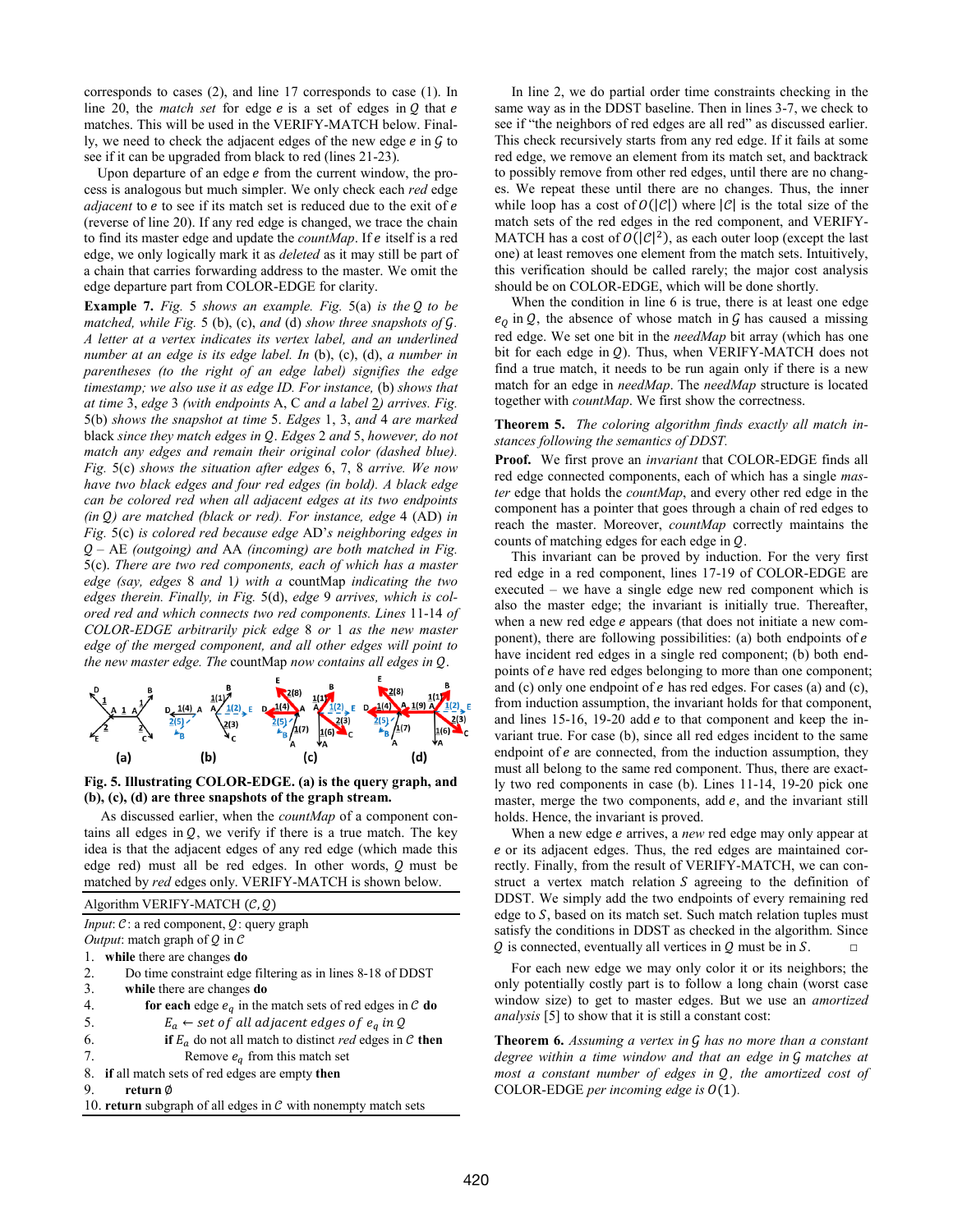**Proof.** It is easy to see that we only need to show the amortized cost of accessing a chain of edges that lead to the master edge is  $(0)(1)$  per incoming edge. We use the *potential method* of an amortized analysis  $[5]$  and show that, with *n* incoming edges, the total cost of accessing edge chains to reach the master edges is  $O(n)$ , assuming the cost of accessing each edge in a chain is  $O(1)$ . Thus, the amortized cost for handling each incoming edge is  $O(1)$ .

Define the potential function  $\Phi(D_i)$  to be the *total distance of each red edge in the system to their respective masters*, where denotes the overall state of the data structure after the  $i$ 'th incoming edge. The "distance" is the number of *intermediate* edges to be accessed to reach the master. Thus,  $\Phi(D_0) = 0$  and  $\Phi(D_n)$  –  $\Phi(D_0) \ge 0$ . Let the actual cost for *i*'th incoming edge be  $c_i$ , and the amortized cost be  $\hat{c}_i = c_i + \Phi(D_i) - \Phi(D_{i-1})$ . We have  $\sum_{i=1}^{n} \widehat{c}_i = \sum_{i=1}^{n} (c_i + \Phi(D_i) - \Phi(D_{i-1})) = \sum_{i=1}^{n} c_i + \Phi(D_n) \Phi(D_0) \geq \sum_{i=1}^n c_i$ . Hence, to get an upper bound of the total actual cost  $\sum_{i=1}^{n} c_i$ , we just need to get an upper bound of  $\sum_{i=1}^{n} \widehat{c}_i$ .

| $-1$                 |                          |                                                                                      | $-1$                                                            |
|----------------------|--------------------------|--------------------------------------------------------------------------------------|-----------------------------------------------------------------|
|                      | Actual<br>$\cos t$ $c_i$ | $\Phi(D_i) - \Phi(D_{i-1})$                                                          | Amortized<br>cost $\hat{c}$ ,                                   |
| New<br>component     |                          |                                                                                      |                                                                 |
| 1 side red<br>edges  | α                        | $\alpha - \frac{\alpha(\alpha-1)}{2}$                                                | $\alpha(5-\alpha)$                                              |
| 2 sides red<br>edges | $\alpha + \beta$         | $\leq \alpha + \beta - \frac{\alpha(\alpha - 1)}{2}$<br>$\frac{\beta(\beta - 1)}{2}$ | $\leq \frac{\alpha(5-\alpha)}{2}$<br>$\frac{\beta(5-\beta)}{2}$ |

There are three cases:  $(1)$  the new red edge  $e$  starts a new component; (2) only one side of  $e$  has red edges; and (3) both sides do. They correspond to the three rows of the above table. In case (1), the actual cost is 1 while the new red edge is itself a master, hence causing no change to the potential function. In case (2), we follow a chain of edges of length  $\alpha$  with the last one being the master. Thus,  $c_i = \alpha$ . We have  $\Phi(D_i) = \alpha$  since, after this operation, all  $\alpha$  edges (including the new one) directly point to the master edge.  $\Phi(D_{i-1}) = 1 + 2 + \dots + (\alpha - 1) = \frac{\alpha(\alpha - 1)}{2}$  for the edge chain. Case (3) is similar except that we have another chain of length  $\beta$ . The " $\leq$ " in  $\Delta \Phi$  is because case (3) combines two subcases (i.e., whether the two chains share a master) and we use an upper bound. Since  $\alpha \ge 1$ ,  $\beta \ge 1$ , we have  $\frac{\alpha(5-\alpha)}{2} \le 3$  and  $\frac{\alpha(5-\alpha)}{2} + \frac{\beta(5-\beta)}{2} \le 6$ . Thus,  $\widehat{c}_i \le 6$  and  $\sum_{i=1}^n c_i \le \sum_{i=1}^n \widehat{c}_i \le 6n$ . The amortized cost of each incoming edge is  $O(1)$ .

Following a similar argument as in Theorem 6, it is easy to show that each edge departure from the current window also has an amortized cost of  $O(1)$ .

|                    | out deg | in deg | inter arrival $#$ edges |             | # nodes    |  |
|--------------------|---------|--------|-------------------------|-------------|------------|--|
| Road               | 3.336   | 2.224  | 0.48 sec                | 686.104     | 605        |  |
| Phone              | 1.725   | 1.661  | 3 min                   | 52.050      | 6.809      |  |
| Patent             | 770     | 779    | 0.79 min                | 16.522.438  | 3,774,768  |  |
| 308,636<br>Twitter |         | 10,997 | $6.7$ ms                | 495,544,069 | 34,664,679 |  |

**Fig. 6. Statistics on the datasets.**

#### **5. EXPERIMENTS**

## **5.1 Datasets and Setup**

We use the following real-world datasets:

**Road data:** the real-time traffic speed map of the roads in Hong Kong [34]. This graph stream is in XML format, where each observation of a road segment, a piece of XML structure, corresponds to an incoming graph edge. This contains observation time, the vertex IDs of the two ends of the road, region, road type, road saturation level, and traffic speed.

**Phone data:** the MIT Reality Mining dataset [7]. The Reality Mining project was conducted from 2004-2005 at the MIT Media Lab. The study followed 94 subjects using mobile phones preinstalled with several pieces of software that recorded and sent the researcher data about call logs, Bluetooth devices in proximity of approximately five meters, cell tower IDs, application usage, and phone status. Each item of the graph stream (i.e., edge) contains caller ID, receiver ID, time of the call, and duration of the call.

Patent data: the NBER U.S. Patent Citations data [20]. These data comprise detail information on almost 3 million U.S. patents granted between January 1963 and December 1999, all citations made to these patents between 1975 and 1999 (over 16 million). Each vertex of the graph is a patent and an edge item of the graph stream indicates patent A cites patent B. Various information of a patent includes grant date and country of first inventor, etc.

**Twitter data**. We use the Twitter Stream API [29] implemented by twitter4j [36] to retrieve real-time Twitter streams, using twenty most common words [37] as keywords (which results in a much higher rate than the random sample provided in [36]). Vertices have two labels (types), *user* and *message*. An edge from a user to a message is created when the user sends a message; edges from a user/message to a reply (retweet, resp.) user/message are also created when a reply (retweet, resp.) is performed. These edges have different labels based on types. We download the realtime stream for two weeks, resulting in a total size of about 24 GB.

Fig. 6 shows some statistics on the datasets, including maximum out/in-degrees, average edge inter-arrival times, and the numbers of edges and nodes. We implement all the algorithms in the paper in Java. In addition, we implement the dominated set cover algorithm (DSC) based on node-neighbor trees (NNT) in [3]. As shown in the experiments in [3], DSC performs better or about the same as the other main algorithm (skyline) in [3]. Thus we only need to compare with DSC. As discussed in Sec. 1.1, [3] has a fundamentally different model than ours. It does not consider event sequence patterns in a window, but can only do structure matching over snapshots; it requires connected graphs; it is based on subgraph isomorphism and is inapplicable to our work due to *false negatives*. However, we remove any timing constraints from our queries, do not consider its result's correctness (due to false negatives and disconnected graphs), treat each window as a snapshot, and merely compare its speed with our algorithms. All experiments are performed on a machine with an Intel Core i7 2.50 GHz processor and an 8GB memory.

#### **5.2 Experimental Results**

In the first experiment, we use the Road data to study the performance of the three algorithms (baseline, signature, and coloring) under different window size parameter values. The query graph is to detect road congestion propagation as described in Example 1, and is similar to Fig. 1 (abc). The first query we use has one congested road followed by two lines of roads each of which has at least two congested roads (in the subsequent experiments we may add more edges/roads to this query). There are edge labels to indicate traffic "good", "average", and "bad" from the dataset.

The system throughput result is shown in Figure 9. We set the window size parameter  $(w)$  from a few minutes all the way up to 120 minutes, and compare the three algorithms. Figure 7 shows the numbers of true matches in 10,000 incoming edges for all the queries in this section (grouped by experiment figure). For the current experiment (Fig. 9), the number of matches ranges from 46 (when  $w = 5$  minutes) to 431 (when  $w = 120$  minutes). A true match within a smaller window size is clearly also a true match when the window size is larger. We first verify the correctness of the outputs of our three algorithms, and then examine the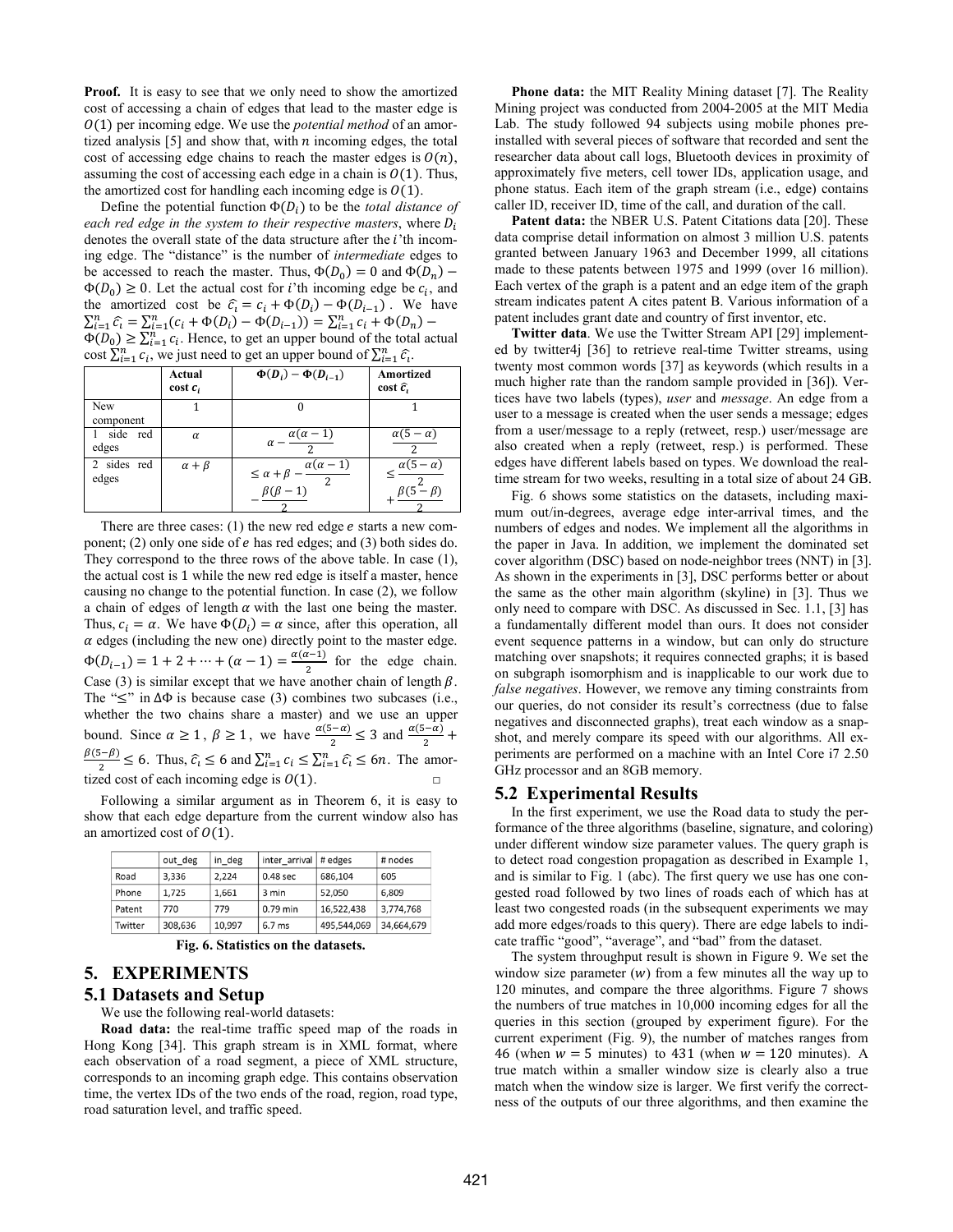

system throughputs when answering the pattern queries (in number of edges that can be handled per second).

| <b>Figure</b>                               | Fig 9 |    |                 |     |  |                                                            |          |                   |           |     | Fig 10   Fig 11   Fig 12   Fig 13   Fig 14   Fig 15   Fig 16   Fig 17   Fig 18   Fig 19   Fig 20 |
|---------------------------------------------|-------|----|-----------------|-----|--|------------------------------------------------------------|----------|-------------------|-----------|-----|--------------------------------------------------------------------------------------------------|
| Num. of $ 46 \sim  6 \sim$<br>matches   431 |       | 41 | $ 3 \sim$<br>12 | 549 |  | $ 73 \sim  42 \sim  27 \sim  896 \sim  110 \rangle$<br>107 | $\sim$ 0 | $\vert$ 11 $\sim$ | $17~\sim$ | 144 |                                                                                                  |

#### **Fig. 7. The number of true matches in 10,000 incoming edges for each experiment figure.**

We can see from Fig. 9 that, in general, the number theoretic signature and the coloring algorithms are much faster than the baseline algorithm (about two orders of magnitude faster). The performance of the baseline drops precipitously when  $w$  increases in the range below 10 minutes. This is because the cost of the baseline is sensitive to the number of vertices and edges in the dynamic graph in a window, which considerably increases as  $w$ increases in the range below 10 minutes. The size of the dynamic graph and hence the cost of the baseline algorithm stabilize when  $w$  is large, because the number of vertices reaches its maximum in the dataset, and more edges added to a window, if any, are redundant parallel edges which do not affect the cost significantly.

By contrast, the signature algorithm is less sensitive to the  $w$ increase in that small region while the coloring algorithm is almost completely insensitive. This is because, as analyzed in Sections 3 and 4, the major parts of the signature and coloring algorithms have a low cost per incoming edge; the signature algorithm is somewhat penalized by graph size since it calls the baseline algorithm on the last window upon a signature match. For the same reason, while the signature algorithm is faster than the coloring algorithm when  $w$  is small, the latter is about twice as fast as the former when  $w$  is large. Finally, the NNT-based (DSC) algorithm [3] is about the same or even slower than our baseline algorithm alone. This is due to its high overhead in maintaining its data structures – dimensions, domination counters and position counters for each vertex, etc. Whenever the filter algorithm finds a match, it also needs to run our baseline algorithm for verification. Thus, the total overhead can be greater than our baseline alone.

In the experiments we use *throughput* to measure performance. This is equivalent to informing the *time taken* for a given amount of data. Let the throughput be  $\tau$  edges per second (for processing  $\mathcal{G}$ ). If a certain dataset contains r edges, then it takes  $r/\tau$  seconds to answer the graph event query over the dataset. Note that this is only for processing *one* query. A real system will probably need to process a great number of monitoring queries in real-time. In addition, resources in a real system are usually shared among many concurrent processes. Thus, the higher the throughput is, the more *robust* and *scalable* the system is. For instance, if the whole system is completely devoted to one graph event query, it only takes about 10 seconds using the coloring algorithm on a 1000 minute Road dataset. Using throughput as a metric provides a normalized and uniform measure of performance over any datasets and algorithms.

In the next experiment, we use the Phone dataset and a query graph shown in Fig. 8(a). This is for *community detection* in the *periphery nodes* as discussed in Sec. 2. We first run using a small



part of the query graph with only two  $P$  nodes and one  $C$  node (in subsequent experiments we will scale up the query graph). Figure 10 shows the system throughputs. For this query, it is reasonable to vary the time window size  $w$  between 24 hours and 120 hours. We can see from Figure 10 that, when  $w$  is small, the graph in a window is very sparse and the baseline algorithm is not significantly slower than the other two algorithms. As  *increases and* the graph in a window involves more vertices and becomes denser, the cost of the baseline algorithm increases much faster than the other two algorithms, and its throughput decreases to about two orders of magnitude smaller. As in the previous experiment, NNT algorithm is about the same or slower than baseline. In fact, the experiments in [3] happen to use the Phone dataset also, and their performance results for NNT are similar to what we get.



**Fig. 8. Three query graphs: (a) community detection in the periphery, (b) detecting unsuccessful urgent calls, and (c) detecting close interactions among inventors of three countries.**

We next experiment with the Patent data, and the query graph is in Fig. 8(c). The query is to detect close interactions among the inventors of three countries US, JP, and DE in a particular sensitive technology area. The technology interaction is through patent citations within a time window. The vertex labels in Fig. 8(c) are based on the country of the first inventor of a patent. This is a binary tree, and the partial timing order is that an edge at the lower level must precede an edge at the upper level. The window size varies from 90 days to 720 days. Fig. 11 shows the result. The throughputs are generally higher here due to a relatively low selectivity compared to a high number of edges (3 to 12 matches in 10,000 edges). We see the similar trend that the performance of signature and coloring algorithms is much more robust to window size increase than the baseline algorithm. For this dataset we also see that NNT performance is close to baseline, and is much slower than our two algorithms. This is because our algorithms have very little overhead per edge in graph streams, as shown in our analysis. We obtain similar NNT comparison result in subsequent experiments; hence we omit it from the figures for clarity.

Comparing Figures 9-11, an interesting phenomenon is that, for the Phone dataset (Fig. 10), the throughput of coloring algorithm decreases as query window size increases, which is not the case with the Road and Patent datasets. This is still consistent with our analysis in Theorem 6, which states that the amortized cost is  $(1)$  per edge assuming that a vertex has a constant degree within a window. One specialty about the Phone dataset is that it is from a relatively small-scale academic lab project with only 94 subjects (core nodes) – a call involves at least one core node. Thus, as time window increases up to 120 hours, the number of vertices remains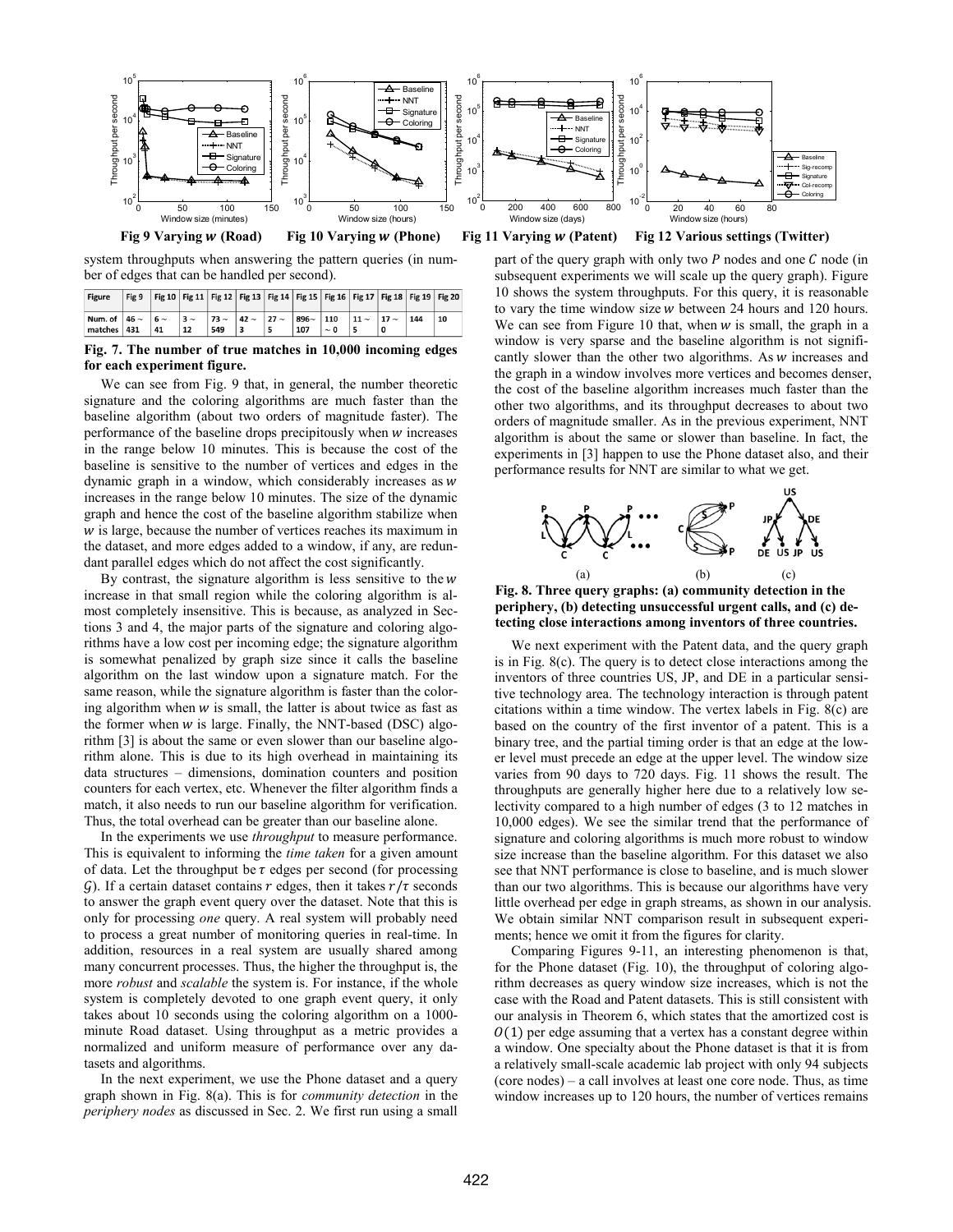

**Fig 13 Varying degrees (Phone) Fig 14 Varying degrees (Patent) Fig 15 Time breakdown (Twitter) Fig 16 Varying # edges (Road)**



 **Fig 17 Varying # edges (Phone) Fig 18 Varying # edges (Patent) Fig 19 Varying in sig. (Road) Fig 20 Varying in sig. (Phone)**

the same while vertex degrees increase significantly (the number of phone calls a person makes likely increases over time). In other words, for a larger window, the "constant" in the constant degree (in Theorem 6) is greater, giving a lower throughput. In practice, we always consider a query with bounded window size, for which vertex degrees are no more than a constant.

We now use the Twitter dataset and the query graph is similar to Fig. 2(b), where we look for influential people whose messages are retweeted by multiple people, who are subsequently retweeted by multiple people. The result is shown in Fig. 12, where we vary the window size from 12 hours to 72 hours and use fan-out parameters  $f_1 = 5$ ,  $f_2 = 4$  for the query. To see the effect of incremental computing in our algorithms, we also run a modified version of the signature and coloring algorithms (marked *Sig-recomp* and *Col-recomp* in Fig. 12), where we re-compute the signatures or coloring from scratch for each window. One observation is that the difference between the baseline and the signature and coloring algorithms are even more significant (about 4 orders of magnitude) than other datasets. This is because this dataset has a higher data rate and windows with much more edges, which considerably penalize the baseline algorithm as it does expensive computation for each window. The difference between *Sig-recomp* and signature is about 3 times, while the difference between *Col-recomp* and coloring is about 10 to 20 times. This is because the signature filter itself is faster than the coloring filter (which plays a more significant role compared to the incremental version), although the verification part of coloring is more efficient. This characterizes the tradeoff between the signature and coloring. Both *Sigrecomp* and *Col-recomp* are still much faster than the baseline, demonstrating the effectiveness of the filtering. The system throughputs of the signature and coloring algorithms are one to two orders of magnitude higher than the actual stream rate. This experiment again shows their good scalability.

We then study the behavior of our algorithms as we scale up the query graphs. First let us increase the vertex degrees. We run a query graph as shown in Fig. 8(b) for the Phone data. Since the majority of phone calls in the dataset are between a core node and a periphery node, we monitor if any of the 94 subjects (a  $C$  node) makes multiple ( $\geq$  4) very short call attempts (with edge label S – denoting calls with duration no more than 30 seconds) to at least two contacts. This could indicate that the person is eager but unsuccessful in reaching a contact. Fig. 8(b) already has a maximum degree of 8 for the  $C$  node. We experiment with query graphs that have this maximum degree ranging from 8 to 16, by increasing the number of parallel edges between the  $C$  node and the  $P$  nodes ( $w$ is fixed at 48 hours). Figure 13 shows the result. We can see that the increase in node degrees only penalizes the baseline algorithm because it is not used for filtering, but adds to the overhead of the algorithm. The signature algorithm is faster than coloring here because the query graph has higher vertex degrees than most part of the graph stream, which makes the filtering more effective and the signature algorithm is penalized less by the verification part (while its filtering is faster). This again verifies the tradeoff between the two algorithms. The query graph node degree increase helps the coloring algorithm's performance since it will have fewer red edges, lowering the chance of verifying matches.

We next use the Patent dataset and examine the effect of high node degrees. The query graph is a simple star shape where a US patent cites (i.e., has outgoing edges to) a number of patents including at least one JP patent and one DE patent. We vary this node degree from 3 to 11 (while fixing  $w$  at 180 days), and measure the system throughputs, the result of which is shown in Fig. 14. As the node degree goes from relatively low to high, the signature and coloring algorithms gain a slight increase or stay about the same in performance, while the baseline algorithm slows down slightly due to the extra overhead of comparison and checking. We get a similar result with the Road data and omit its plot.

We next use the Twitter data and vary the node degrees and edge count in the query graph of Fig. 2(b). By setting  $(f_1, f_2)$ values to  $(3, 2)$ ,  $(4, 3)$ ,  $(5, 4)$ ,  $(6, 4)$ ,  $(8, 4)$ , respectively, we get edge counts ranging from 9 to 40. Fig. 15 shows the execution time breakdown for 50,000 incoming messages for these query edge counts while fixing window size at 48 hours. The execution time of signature/coloring consists of two parts: filtering and verification. We measure the total execution times of the first part only (marked as *Sig-filter* and *Col-filter*, resp.), as well as the total. We find that the two filters have about the same selectivity. Fig. 15 again shows the interesting tradeoff between the signature and coloring algorithms as observed before. The *Sig-filter* is generally more efficient than *Col-filter*, but its cost increases with query graph size (as analyzed in Theorem 4) while *Col-filter* has a nearly constant cost. Signature calls baseline for verification and is